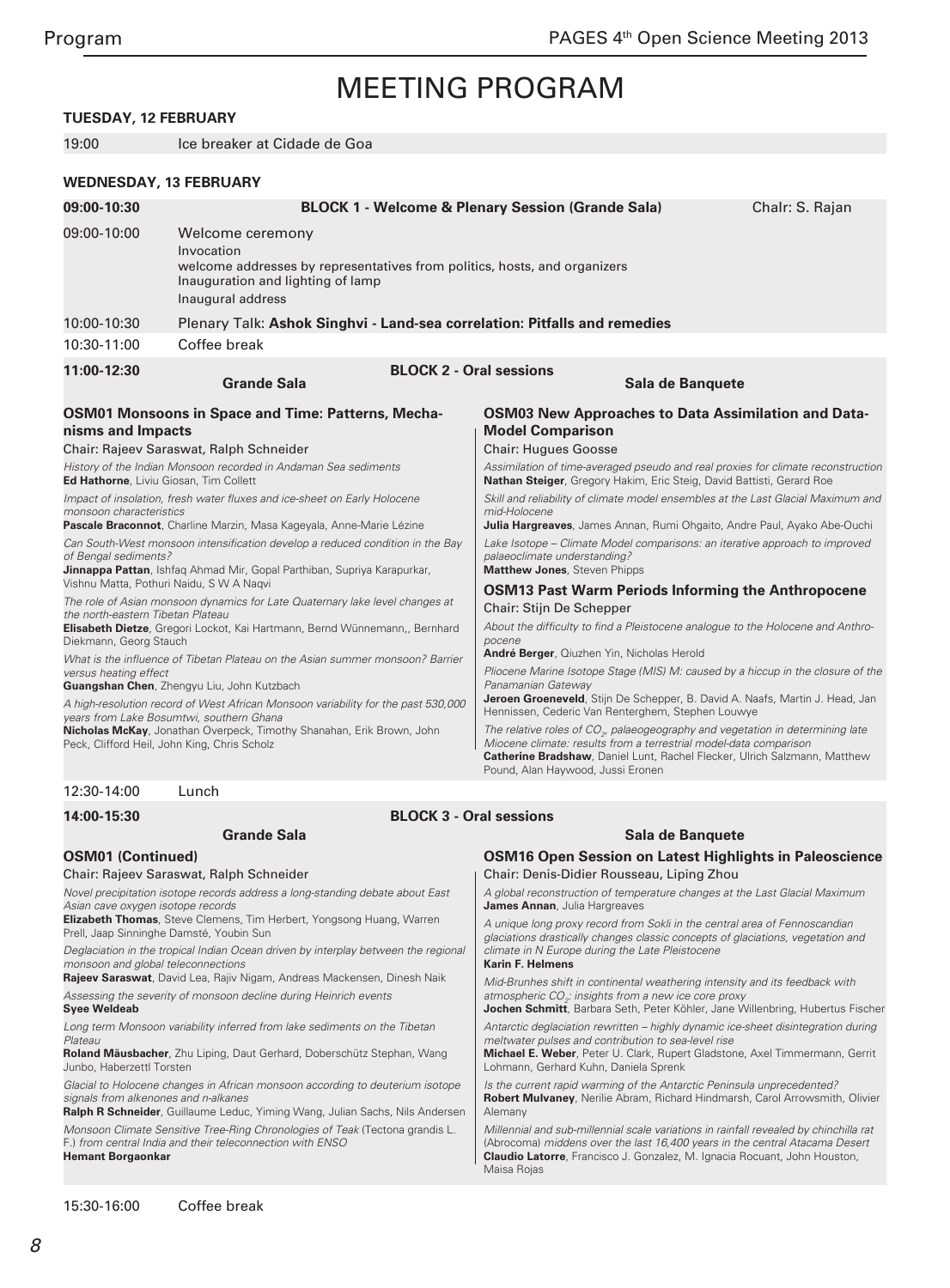### **WEDNESDAY, 13 FEBRUARY (continued)**

#### **16:00-18:00 BLOCK 4 - Poster Sessions**

#### **OSM01 Monsoons in Space and Time: Patterns, Mechanisms and Impacts**

Chair: Rajeev Saraswat, Ralph Schneider **OSM01-19** Abrupt changes in the strength of the Indian Summer Monsoon during late glacial to Holocene evidenced by episodic increases in Ayeyarwady outflow to *the Andaman Sea* **Sijinkumar A.V.**, B.N. Nath **OSM01-07** Documentary reconstruction of rainfall variability over western India, 1781-1860 **George Adamson**, David Nash **OSM01-30** Paleoclimatogy in the South Equatorial Indian Ocean **Celsa Almeida**, Maruthadu Sudhakar, Manish Tiwari **OSM01-08** Monsoon circulation strength inferred from a multicentury tree-ring stable isotope chronology from southeast Asia **Kevin Anchukaitis**, Mary Gagen, Brendan Buckley, Dario Martin-Benito, Caroline Ummenhofer, Le Canh Nam **OSM01-29** Indian monsoonal rainfall variation in last 100 ka: A case study from western part of India **Sayak Basu OSM01-01** Investigation of extreme Phases of the Indian Summer Monsoon during the last Millennium using the Regional Climate Model COSMO-CLM **Daniel J. Befort**, Stefan Polanski, Gregor C. Leckebusch, Ulrich Cubasch **OSM01-05** Monsoonal variability during the Holocene: An integrated data and modeling study Eli Biton, **Hezi Gildor**, Gabriele Trommer, Michael Siccha, Michal Kucera, Marcel van der Meer, Stefan Schouten **OSM01-33** Quantified paleo-seasonality of the West African Monsoon in Senegal **Matthieu Carré**, Moufok Azzoug **OSM01-36** Intellectual Structure Of Monsoon Research- A Bibliometric Study **Prabir G Dastidar**, Olle Persson **OSM01-32** History of terrestrial precipitation in the Amazon basin (South America) during the last 240 ka **Aline Govin**, Janis Ahrens, David Heslop, Matthias Zabel, Stefan Mulitza, Cristiano M. Chiessi **OSM01-24** Climate instability and monsoon variability during the past 45,000 years in NW China derived from desert lake records **Kai Hartmann**, Bernd Wünnemann **OSM01-35** Glacial terminations and periodicities for the last 800 kyr: Constraints from the bulk magnetic susceptibility record, the southeastern South China Sea **Selvaraj Kandasamy**, Victor Manuel Velasco, Wille Soon, Min-Te Chen, Teh-Quei Lee, Shuh-Ji Kao **OSM01-18** Variation in the Indian Summer Monsoon intensity during the Bølling-Ållerød and Holocene **Pratima Kessarkar**, V. Purnachadra Rao, S.W.A. Naqvi, Supriya Karapurkar **OSM01-23** Late-Pleistocene-Holocene basin filling by Himalayan sediments in Great Rann of Kachchh: A palaeoclimatic perspective **Nitesh Khonde**, Deepak Maurya, Ravi Bhushan, Archana Das, Parul Joshi, Laxman Chamyal **OSM01-16** Reconstruction of precipitation and primary productivity during Holocene using geochemical proxies from deep sea cores from the internal seas of the **Philippines Ronald Lloren**, Fernando Siringan, Alyssa Peleo-Alampay **OSM01-17** High resolution Indian summer monsoon variability record during the last deglaciation Mahjoor Ahmad Lone, Syed Masood Ahmad, Chuan Chou Shen, Anil Kumar **OSM01-02** Simulation of the East Asian Summer Monsoon during the Last Millennium with the MPI Earth System Model **Wenmin Man**, Tianjun Zhou, Johann Jungclaus **OSM01-06** Do instrumental data co-vary with the paleoclimate proxy records of Southern India? **Busnur Manjunatha**, Keshava Balakrishna, K.N. Prakash Narasimha **OSM01-12** Holocene climatic variability in lake Sonkul sediments (Kirghizstan, central Tien Shan): a monsoon influence in western Central Asia? Marie Mathis, **Philippe Sorrel**, Stefan Klotz, Hedi Oberhänsli **OSM01-14** Increased transport of summer monsoon moisture to the Higher Himalaya in the early Holocene **Narendra Kumar Meena**, Anil Kumar Gupta **OSM01-11** Incrusions of shorther wetter phases of SW Monsoon in an overall dry middle to late Holocene palaeoenvironment of Pookode Lake, South India Veena Nair M.P.**, Hema Achyuthan**, Christopher Eastoe **OSM01-31** Nd-Sr-Hf isotopes in fine detritus material in Red Sea cores as tracers of Sahara – Arabia dust storms and monsoonal rains during the past 140 ka Daniel Palchan, **Ahuva Almogi-Labin**, Mordechai Stein, Yigal Erel, Steve L. Goldstein **OSM01-28** Sr isotope study of Kaveri river – a potential proxy to infer the paleo-intensities of SW and NE monsoon in south India **Jitendra Kumar Pattanaik**, S. Balakrishnan, Rajneesh Bhutani **OSM01-10** Hydrological changes in the Gulf of California during the past 6200 cal yr BP and their relationship with ITCZ and North American Monsoon variability **Ligia Pérez-Cruz**, Jaime Urrutia-Fucugauchi **OSM01-03** Analysis of the South American Monsoon for the mid-Holocene considering the results of 7 different PMIP3-model outputs **Luciana Prado**, Ilana Wainer, Cristiano Chiessi **OSM01-20** Stepwise strengthening of Indian Summer Monsoon in the Bay of Bengal during last Glacial-Interglacial: Possible North Atlantic Tele-connection **Sanjeev Raghav**, Manish Tiwari, Koushik Dutta, G V Ravi Prasad **OSM01-26** Reconstruction of late Quaternary climate changes as derived from a pollen record from Lahaul Himalaya, Himachal Pradesh, India **Suman Rawat**, A. K. Gupta, S. J. Sangode, N. R. Phadtare, H. C. Nainwal **OSM01-04** Regional monsoon dynamics from small but complex paleoclimate networks **Kira Rehfeld**, Bedartha Goswami, Nora Molkenthin, Franziska Lechleitner, Sebastian F. M. Breitenbach, Ola Kwiecien, Norbert Marwan, Jürgen Kurths **OSM01-15** Holocene history of climate, vegetation and anthropogenic disturbance from core monsoon zone of central India as reflected in lacustrine sediments of *Lonar Crater, Maharashtra* **Nils Riedel**, Martina Stebich, Philip Menzel, Ambili Anoop, Saswati Sarkar, Sushma Prasad, Martin Wiesner, Dirk Sachse, Nathani Basavaiah **OSM01-22** Millennial-scale proxy records of the North American Monsoon from the arid northern Mexico over the last glacial period and Holocene **Priyadarsi D. Roy**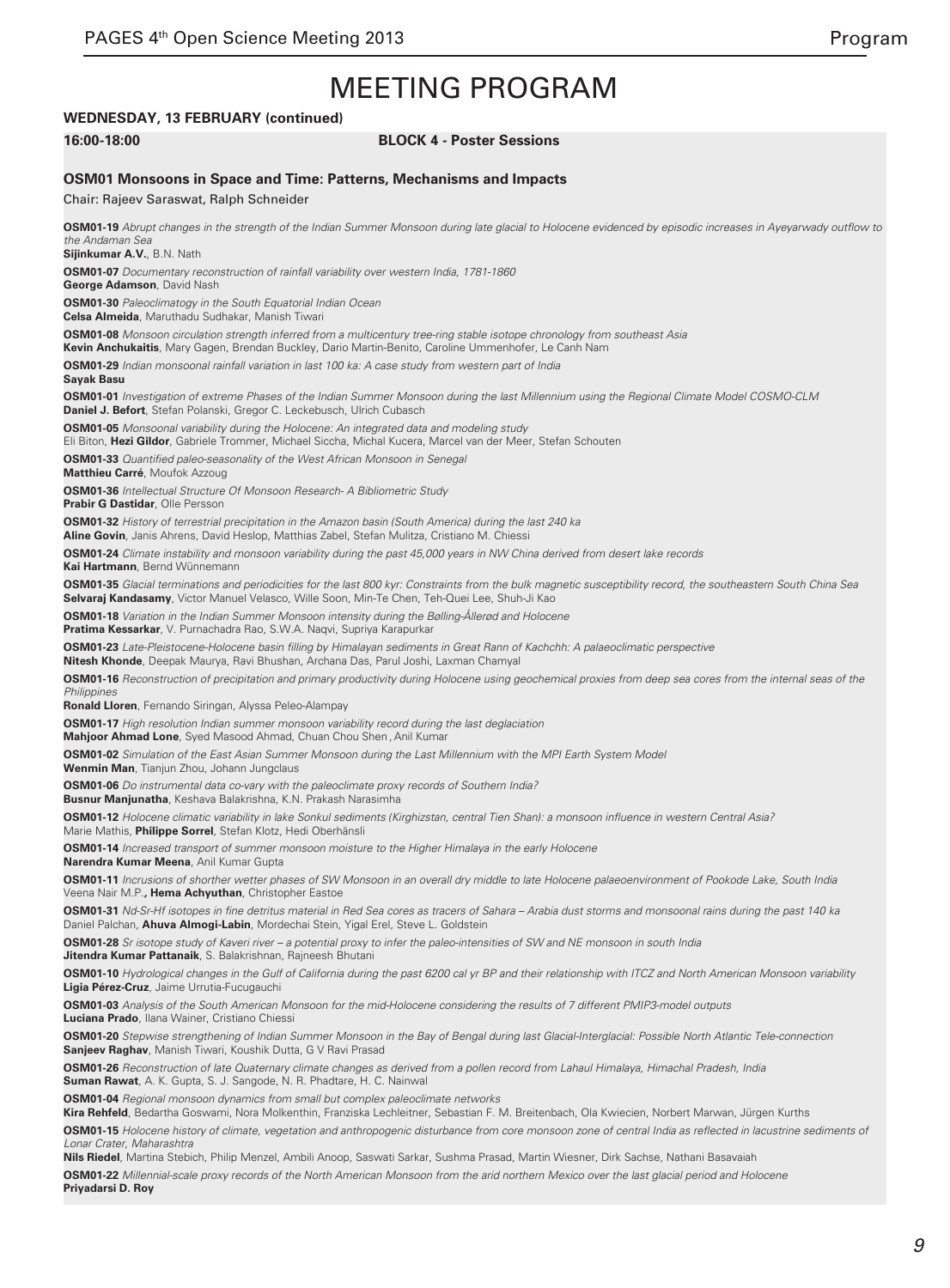### **WEDNESDAY, 13 FEBRUARY (continued)**

#### **16:00-18:00 BLOCK 4 - Poster Sessions (continued)**

**OSM01-09** Fluctuations in the Indonesian-Australian Monsoon: New insights from the Flores stalagmite record. **Nick Scroxton**, Linda Ayliffe, Mike Gagan, John Hellstrom, Wahyoe Hantoro, Hamdi Rifai, Bambang Suwargardi

**OSM01-25** Synchronous summer and winter monsoon breakdown in the Arabian Sea during glacial cold phases **Arun D. Singh**, Simon Jung, Kate Darling, Raja Ganeshram, Tara Ivanochko, Dick Kroon

**OSM01-21** Variability in the strength of Monsoonal winds in the Western Arabian Sea since the Last Glacial Maximum: Evidence from Planktic Foraminifera and Oxygen isotope records

**Ashutosh Singh**, Manish Tiwari, R Ramesh, Devesh Sinha

**OSM01-34** Tropical Variations of the Global Monsoon Precipitation during Last Interglacial (Eemian)

**Umesh Singh**, Qiuzhen Yin, Andre Berger

**OSM01-13** Holocene vegetation and climate dynamics in Northeast China inferred from palynological analyses of the Sihailongwan maar lake sediments **Martina Stebich**, Frank Schlütz, Jens Mingram, Jiaqi Liu

**OSM01-27** First Sub-centennial to Centennial Scale SST Record from the Eastern Arabian Sea **Manish Tiwari**, Siddhesh Nagoji, Kartik Thammisetti, Raja S. Ganeshram

#### **OSM03 New Approaches to Data Assimilation and Data-Model Comparison**

Chair: Hugues Goosse

**OSM03-05** Contrasting changes in vegetation and West African wind systems over the west African Sahel region during Heinrich Stadial 1 **Ilham Bouimetarhan**, Matthias Prange, Enno Schefuß, Lydie Dupont, Jörg Lippold, Stefan Mulitza, Karin Zonneveld

**OSM03-11** Oceanographic data-model comparisons: What exactly are we doing? A late Miocene case study

**Catherine Bradshaw**, Rachel Flecker, Daniel Lunt, Ana Christina Ravelo, Eirik Vinje Galaasen, Howard Spero

**OSM03-17** Exploring the causes of enhanced recent growth in high-elevation bristlecone pines using stable isotope dendroclimatology **Rory Clisby**, Iain Robertson, Mary Gagen, Charles Hipkin

**OSM03-13** Megadroughts in Millennium-Length Forced and Control Simulations and their Comparison to the Proxy-derived North American Drought Atlas Sloan Coats, **Jason Smerdon**, Richard Seager, Benjamin Cook, J. Fidel Gonzalez-Rouco

**OSM03-06** Integrated climate-proxy modeling using the isotope-enabled SPEEDY-IER with a focus on tropical climate

**Sylvia Dee**, David Noone, Julien Emile-Geay, Nikolaus Buenning

**OSM03-15** Reconstructions of the climate states over last centuries using particle filtering Svetlana Dubinkina, **Hugues Goosse**, Violette Zunz, Yoann Sallaz-Damaz

**OSM03-10** Data assimilation of climate proxies in a set of 30 model simulations using the Ensemble Kalman Filter

**Jörg Franke**, Jonas Bhend, Stefan Brönnimann

**OSM03-07** Stable Water Isotopes in a Coupled Atmosphere-Vegetation Model:

Comparison of simulation results with observational and proxy data

**Barbara Haese**, Martin Werner, Britta Beckmann, Gerrit Lohmann, Enno Schefuß

**OSM03-03** The global ocean during the mid-Holocene: A multi-sensor sea surface temperature reconstruction (MARGO-6k) and evaluation of the CMIP5 mid-Holocene simulations

**Ines Hessler**, Sandy Harrison, Michal Kuchera, Stefan Mulitza, Claire Waelbroeck, data contributes MARGO-6k

**OSM03-08** Modelling oxygen and deuterium isotopes over the last 120 ka in a fully-coupled atmosphere-ocean GCM

**Ruza Ivanovic**, Paul Valdes, Joy Singarayer

**OSM03-01** A simple approach to assessing the accuracy of age models from Holocene sediment cores **Darrell Kaufman**, Nicholas Balascio, Nicholas McKay, Hanna Sundqvist

**OSM03-19** Biases in the diurnal temperature range in an ensemble of regional climate models and their possible causes **Jan Kysely**, Eva Plavcova

**OSM03-18** How did the late-glacial no-analog plant communities in eastern North America arise? Testing competing hypotheses through model-data comparison **Yao Liu**, Simon Brewer, Stephen T. Jackson

**OSM03-16** Using data assimilation to estimate the consistency between different proxies and model results Aurélien Mairesse, **Hugues Goosse**, Pierre Mathiot, Svetlana Dubinkina

**OSM03-02** Model-data comparisons of Holocene treeline dynamics in Fennoscandia and European Russia

**Jesse Morris**, Keyan Fang, Heikki Seppä, Sakari Salonen, Paul Miller, Hans Renssen

**OSM03-12** The importance of external forcing on the climate of the last millennium

**Andrew Schurer**, Gabriele Hegerl, Simon Tett, Michael Mann, Steven Phipps

**OSM03-04** Holocene thermal maximum in Europe: Data and model simulations

**Heikki Seppä**, Hans Renssen, Oliver Heiri, Thierry Fichefet, Hugues Goosse, Didier M. Roche

**OSM03-09** Triple water vapor isotopic (H<sub>2</sub>18O, HD<sup>16</sup>O, H<sub>2</sub>17O) measurements above the Greenland Ice Sheet and importance for interpretation of ice cores **Hans Christian Steen-Larsen**, Renato Winkler, Fredéric Prié, Amaelle Landais, Valérie Masson-Delmotte, Camille Risi, Barbara Stenni

**OSM03-14** Evaluation of historical climate simulation with High-resolution global atmospheric model **Sumin Woo**, Jai-Ho Oh, Kyoung-Min Lee

### **OSM13 Past Warm Periods Informing the Anthropocene**

Chair: Stijn De Schepper

**OSM13-08** Surface ocean conditions in the eastern Nordic Seas during the Pliocene **Carin Andersson**, Bjørg Risebrobakken, Erin McClymont, Lisbeth Jensen **OSM13-04** Modeled variability of land vegetation and carbon during the Holocene **Tim Brücher**, Victor Brovkin, Veronika Gayler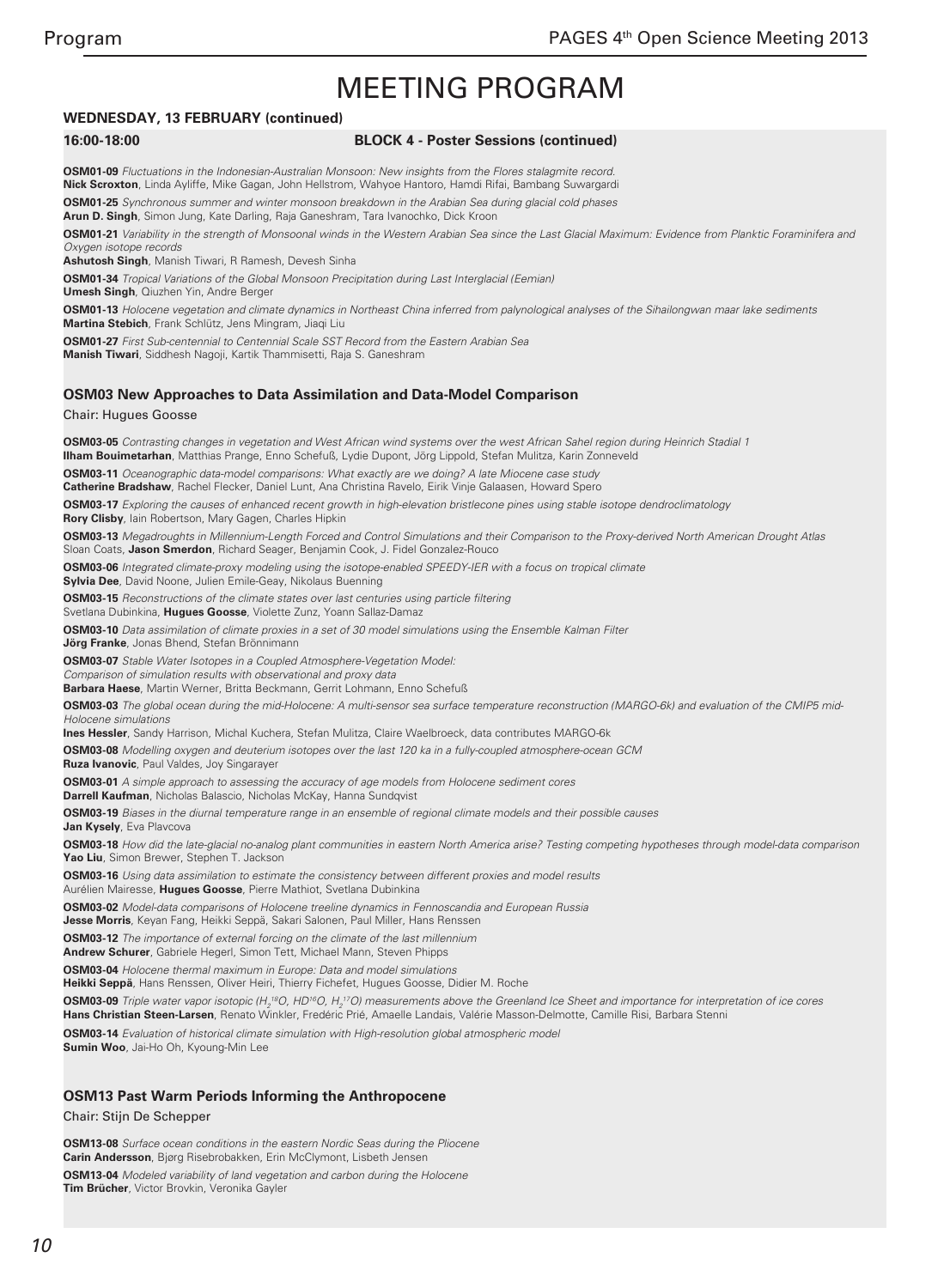**OSM13-12** How to glaciate the Northern Hemisphere in a globally warm world?

**Stijn De Schepper**, Jeroen Groeneveld, B. David A. Naafs, Cédéric Van Renterghem, Jan Hennissen, Martin J. Head, Stephen Louwye

**OSM13-06** Interglacial vegetation dynamics revealed from land-cover estimates and potential disturbance factors

Petr Kuneš, Piotr Kolaczel

**OSM13-05** Can variations in orbital and greenhouse gas forcing explain the North Atlantic sea-surface temperature evolution during the Last Interglacial? Petra M. Langebroek, **Kerim H. Nisancioglu**

**OSM13-14** Modelling the influence of evolving vegetation on past greenhouse climates **Claire Loptson**, Dan Lunt

**OSM13-13** The Miocene Mi-events: New paleobiological and paleotemperature data from Porcupine Basin, SW Ireland **Stephen Louwye**, Willemijn Quaijtaal, Stefan Schouten, Timme Donders

**OSM13-03** New insights into the Holocene Thermal Maximum: Feedback and triggering mechanisms

**Francesco Muschitiello**, Dan Hammarlund, Barbara Wohlfarth

**OSM13-07** Investigating the Uncertainty in the HadCM3 Model using a Perturbed Physics Ensemble in a Warmer World Palaeoclimatic Setting **James Pope**, Matthew Collins, Alan Haywood, Harry Dowsett, Daniel Lunt

**OSM13-10** Characterizing conditions of the Nordic Seas water column through the Pliocene

**Bjørg Risebrobakken**, Carin Andersson, Erin McClymont, Lisbeth Jensen

**OSM13-15** Understanding the range of climates that can be simulated by perturbing uncertain climate parameters within their range of uncertainty for the early Eocene warm paleoclimate

**Navjit Sagoo**, Paul Valdes, Rachel Flecker

**OSM13-02** Evaluation of the ratio of natural and anthropogenic forcing in the regression of the Aral sea during the Medieval Warm Period **Renato Sala**, Jean-Marc Deom

**OSM13-11** Refined pCO<sub>2</sub> reconstruction in Pliocene warmth **Osamu Seki**

**OSM13-09** A comparative study of large scale atmospheric circulation in the context of future scenario (RCP4.5) and past warm climate (mid-Pliocene) **Yong Sun**, Gilles Ramstein, Camille Contoux, Tianjun Zhou

**OSM13-01** Multiple drivers of long-term hypoxia in the Baltic Sea: A pilot biomarker study **Lovisa Zillén**, James Bendle, Christopher Gallacher

#### **OSM16 Open Session on Latest Highlights in Paleoscience**

#### Chair: Hubertus Fischer

**OSM16-01** Chronology of deposition of coastal Red dunes (Teri sands) in South India and its palaeoenvironmental implications **Linto Alappat**, P. Morthekai, A.Vidyasagar, S. Srinivasalu, D. V. Reddy, A.K. Singhvi

**OSM16-17** Dynamics of a Snowball Ocean

**Yosef Ashkenazy**, Hezi Gildor, Martin Losch, Francis Macdonald, Daniel Schrag, Eli Tziperman

**OSM16-24** U-Pb age model for an Early Pleistocene stalagmite from Corchia Cave (Italy)

**Petra Bajo**, Russell Drysdale, Jon Woodhead, John Hellstrom, Giovanni Zanchetta

**OSM16-22** Norwegian Research School in Climate Dynamics (ResClim)

**Sarah Berben**, Tore Furevik

**OSM16-09** Testing the tree-ring parameter Blue Intensity, a new inexpensive path towards robust low-frequency reconstructions of late Holocene summer temperatures<sup>?</sup>

**Jesper Björklund**, Hans Linderholm

**OSM16-16** You are what you eat: Differences in the chemical composition of organic-walled dinoflagellate resting cysts and its implications for preservation **Kara Bogus**, Kenneth Neil Mertens, Johan Lauwaert, Ian C. Harding, Henk Vrielinck, Karin Zonneveld, Gerard J.M. Versteegh

**OSM16-15** Climate controlled size variability of diatom Fragilariopsis kerguelensis in the Southern Ocean

**Xavier Crosta**, Sunil Shukla, Giuseppe Cortese, G.N. Nayak

**OSM16-08** DNA barcoding from lake sediments: An unprecedented "deep" view of past vegetation dynamics and human land-use

**Charline Giguet-Covex**, Johan Pansu, Pierre Taberlet, Ludovic Gielly, Fabien Arnaud, Jérôme Poulenard, Philippe Choler, Pierre-Jérôme Rey, Pierre-Jérôme Rey, Fernand David, Isabelle Domaizon

**OSM16-02** Nonlinear Method for Climate Field Reconstruction

Sami Hanhijärvi, **Atte Korhola**

**OSM16-07** Intercontinental Ash: The correlation of the Alaskan White River Ash to the European AD 860B tephra **Britta Jensen**, Sean Pyne-O'Donnell, Gill Plunkett, Duane Froese, Paul Hughes, Jonathan Pilcher, Valerie Hall

**OSM16-18** Evidence of a wetter LIA (Little Ice Age) in the Indian Himalaya, India: Evidence from a ca. 400 yr. old stalagmite record

**Bahadur Singh Kotlia**, S. M. Ahmad, Jian-Xin Zhao, Ming Tan, Wuhui Duan

**OSM16-10** Changes in sea level on the coast of São Paulo during the Holocene and landslides in the Serra do Mar – Brazil

**Francisco Sergio Bernardes Ladeira**, Regina Célia de Oliveira, Estéfano Seneme Gobbi

**OSM16-11** Greenhouse effect of Upper Cretaceous - analysis by paleosols of Marília Formation/Bauru Group/Brazil

**Francisco Sergio Bernardes Ladeira**

**OSM16-06** The ice core record of atmospheric methane: Chemistry-climate interactions on tens to thousands of years James Levine, Eric Wolff, Anna Jones, Manuel Hutterli, Louise Sime, Oliver Wild, Peter Hopcroft, Paul Valdes, Alex Archibald, Glenn Carver, Nicola Warwick, John Pyle

**OSM16-05** Unraveling groundwater and surface water interaction in Central Kenya Rift lakes: Implications for Paleohydrology **Lydia A. Olaka**, Andreas Musolff, Ulrich Kniess

**OSM16-25** Species distribution and oxygen isotope composition in modern planktic foraminifers in the Fram Strait (Arctic Ocean) **Theodora Pados**, Robert F. Spielhagen

**OSM16-14** Multiproxy study of a Tertiary sedimentary section along Madhwali Nadi, western Kutch, Gujarat: Implications on Palaeoenvironment and Age **Parminder S. Ranhotra**, S. K. Patil, Lalitha S., D. Senthil Nathan

**OSM16-23** A brief history of climate – the northern seas from Last Glacial Maximum to global warming **Bjørg Risebrobakken**, Tor Eldevik, Anne Bjune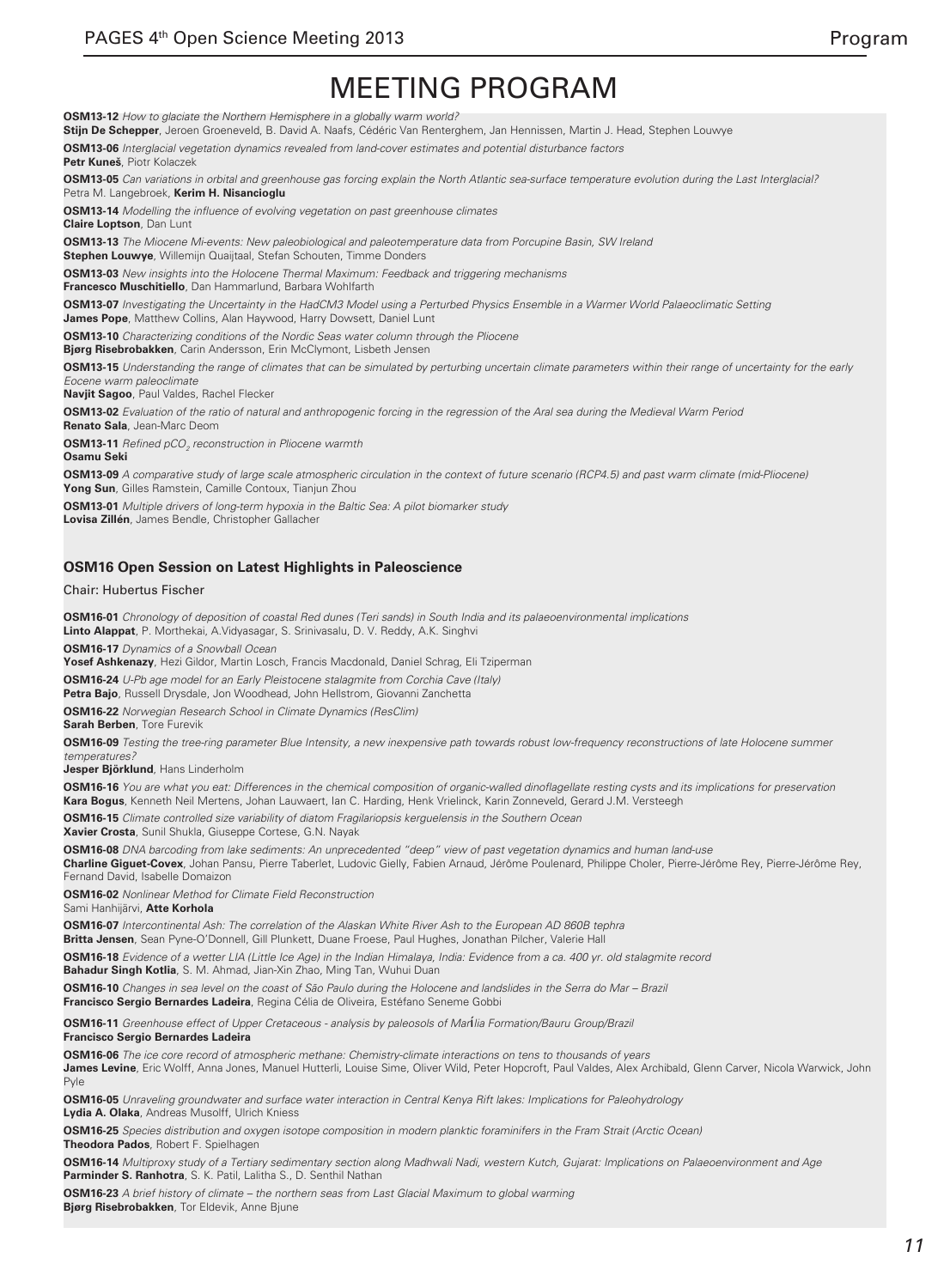### **WEDNESDAY, 13 FEBRUARY (continued)**

#### **16:00-18:00 BLOCK 4 - Poster Sessions (continued)**

**OSM16-21** Biomarkers – a new potential method to study highly humified peat components? **Tiina Ronkainen**, Erin McClymont, Minna Väliranta, Eeva-Stiina Tuittila **OSM16-20** Coralline algal and larger benthic foraminiferal facies in an Upper Palaeocene shallow water, reefal carbonate platform (Meghalaya, North-Eastern India):

Exploring the palaeoenvironmental implications **Suman Sarkar**, Amit Ghosh

**OSM16-12** Abrupt climate change during the last glacial cycle on the Qinghai-Tibetan Plateau reconstructed using multiple organic geochemical proxies from Lake Qinghai, China

**Elizabeth Thomas**, Jiangtao Zhao, Yongsong Huang, Steven Colman, Steven Clemens, Zhisheng An

**OSM16-04** Modelling the Bolling-Allerod rapid warming event.

**Paul Valdes**, Peter Hopcroft

**OSM16-13** Reconstructing peatland water tables using transfer functions for plant macrofossils and testate amoebae: A methodological comparison **Minna Väliranta**, Antony Blundell, Dan Charman, Edgar Karofeld, Atte Korhola, Ülle Sillasoo, Eeva-Stiina Tuittila

**OSM16-03** On the existence and the origin of the mid-Brunhes Event

**Qiuzhen Yin**, Andre Berger

18:30 Beach Soccer

#### **THURSDAY, 14 FEBRUARY**

| 09:00-10:30 |                                                                                                                                      | <b>BLOCK 1 - Plenary Session</b> | <b>Chair: Michael Schulz</b>                                 |
|-------------|--------------------------------------------------------------------------------------------------------------------------------------|----------------------------------|--------------------------------------------------------------|
| 09:00-09:30 | Plenary Talk: David Sauchyn - Extending baseline hydrology from decades to centuries: Implications for<br>water resource engineering |                                  |                                                              |
| 09:30-10:00 | Plenary Talk: Anil Kulkarni - State of the Himalayan cryosphere                                                                      |                                  |                                                              |
| 10:00-10:30 | Plenary Talk: James Syvitski - Rivers and deltas in the Anthropocene                                                                 |                                  |                                                              |
| 10:30-11:00 | Coffee break                                                                                                                         |                                  |                                                              |
| 11:00-12:30 |                                                                                                                                      | <b>BLOCK 2 - Oral sessions</b>   |                                                              |
|             | <b>Grande Sala</b>                                                                                                                   |                                  | Sala de Banguete                                             |
|             |                                                                                                                                      |                                  | <b>OSM11 Biodiversity and Refugia - Lessons Learned from</b> |

**the Past**

**Keith Bennett**

*interpretations*

**cesses**

*dynamics*

Chair: Mukund Kajale

Orwig, Harald Reider, Ben Cook

Pleistocene fossil beetle assemblages

**Nicki Whitehouse**, David Smith, Danielle Schreve

Chair: Sheri Fritz, Kathy Willis

tropical transition in South America

#### **OSM12 Climate change: Physical forcings and biogeochemical feedbacks**

Chair: James Levine, Jérôme Chappellaz

Continental-scale temperature variability over the Common Era **Chris Turney**, Members PAGES 2K

The role of dust in glacial-interglacial cycles Rotem Bar-Or, **Hezi Gildor**, Caryn Erlick

New CO*<sup>2</sup> and δ*13CO*2* ice core records on carbon cycle changes during the last glacial cycle

**Hubertus Fischer**, Jochen Schmitt, Robert Schneider, Bernhard Bereiter, Fortunat Joos, Markus Leuenberger, Thomas Stocker, Peter Köhler, Jerome **Chappellaz** 

High resolution characterization of the Indian monsoon over the last glacial period from Bitoo Cave, northern India

**Gayatri Kathayat**, Hai Cheng, Ashish Sinha, R. L. Edwards

Were glacial-interglacial changes in the biological pump driven primarily by the marine ecosystem response to ocean temperature and iron fertilization? **Eric Galbraith**

Silicon and carbon isotope reconstructions of Holocene productivity of the sea ice zone of the Southern Ocean (east Antarctica)

Virginia Panizzo, Julien Crespin, **Damien Cardinal**, Aldo Shemesh, Xavier Crosta, Nadine Mattielli

**Grande Sala**

#### 12:30-14:00 Lunch

|  | 14:00-15:30 |
|--|-------------|
|--|-------------|

#### **BLOCK 3 - Oral sessions**

### **OSM07 Sensitivity of the Cryosphere: Past and Future** Chair: Olga Solomina, Anders Carlson

What paleo ice sheets can say about future sea-level rise **Anders Carlson**

Melting of Northern Greenland during the last interglacial **Kerim Hestnes Nisancioglu**, Andreas Born

# **OSM08 Natural and Anthropogenic Transformation of Land Cover During the Holocene**

**Sala de Banquete**

Non-linear responses of vegetation to orbital forcing across the temperate to

Glacial refugia of Cedrus atlantica in Morocco: New records bring new

**OSM14 Natural and Human Effects on Ecosystem Pro-**

Regional-scale dynamics in humid, late Holocene broadleaf forests **Neil Pederson**, James Dyer, Ryan McEwan, Amy Hessl, Cary Mock, David

Long-term perspectives on landscape structure, ecological change and biodiversity during the Quaternary; comparisons between NW European

**Cathy Whitlock**, David McWethy, Virginia Iglesias, Janet Wilmshurst

Assessing the importance of climate and human activity on past and present fire

**Rachid Cheddadi**, Majda Nourelbait, Bruno Fady, Ali Rhoujjati Using elevational gradients to discuss the origin of the highly biodiverse

neotropical table mountains of northern South America **Sandra Nogué**, Valentí Rull, Teresa Vegas-Vilarrúbia

Chair: Carsten Lemmen, Marie-José Gaillard

Human Impact on Vegetation and Soils in Northern Karnataka, India: Integrating Archaeological and Palaeoecological Data from the Last 5000 Years **Kathleen Morrison**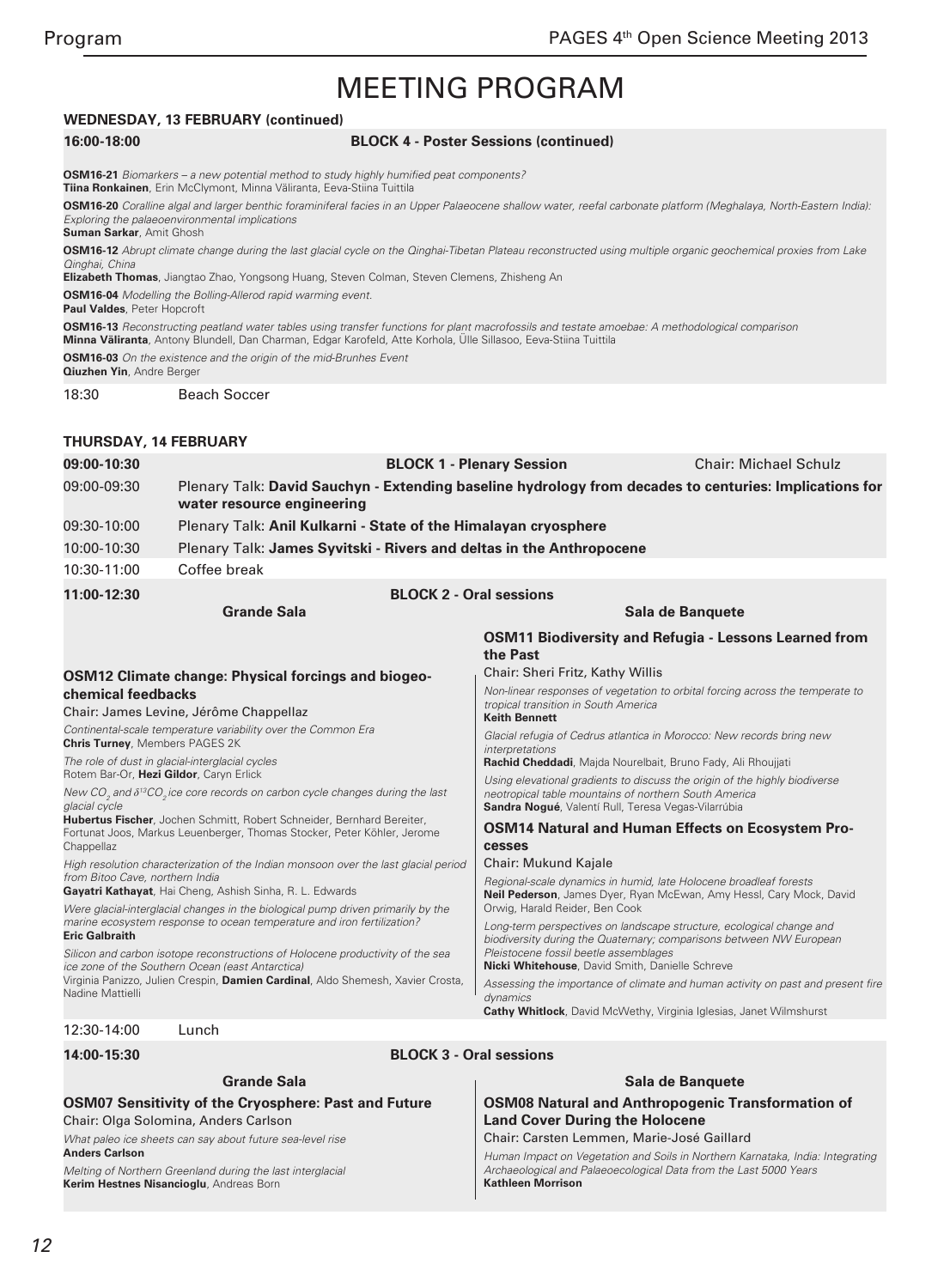Exploring the potential of sea salt as a proxy for sea ice extent on glacialinterglacial timescales

**James Levine**, Xin Yang, Anna Jones, Eric Wolff

Highly branched isoprenoid (HBI) biomarkers as a new Antarctic sea-ice proxy in deep ocean glacial age sediments

**Lewis Collins**, Claire Allen, Jennifer Pike, Dominic Hodgson, Kaarina Weckstrom, Guillaume Masse

Sensitivity of the Greenland ice sheet to the Holocene thermal maximum **Benoit Lecavalier**, Leanne Wake, Glenn Milne,, Shawn Marshall, Matthew Simpson, Philippe Huybrechts

Global and regional patterns in the Holocene glacier fluctuations records **Olga Solomina**, Mikhail Alexandrin, Vladimir Matskovsky

From forest to farmland and moraine to meadow: Integrated modeling of Holocene land cover change

**Jed O. Kaplan**, Mirjam Pfeiffer, Kristen M. Krumhardt, Basil A. S. Davis, Marco Zanon, Pamela M. Collins, Achille Mauri

Assessing the early Iron Age landscape and human activities in southern India: phytolith and archaeological studies of a Megalithic burial site **Premathilake Rathnasiri**, Prasad Srinivasan, Anupama Krishnamurthy, Rajan K.,

Land cover-climate interactions in NW Europe, 6000 BP and 200 BP – first results of the Swedish LANDCLIM project

**Anna-Kari Trondman**, Marie-José Gaillard, Shinya Sugita, Ralph Fyfe, Jed Kaplan, Laurent Marquer, Florence Mazier, Anne Birgitte Nielsen, Anneli Poska, Gustav Strandberg

Soil erosion processes and long-term human-environment-interactions in central Europe and SE-USA

#### **Markus Dotterweich**

Yathees Kumar V.P.

Holocene Vegetation and Climate history of Peninsular India from terrestrial archives: Problems and Prospects

**Anupama Krishnamurthy**, Prasad Srinivasan

#### 15:30-16:00 Coffee break

#### **16:00-18:00 BLOCK 4 - Poster Sessions**

#### **OSM07 Sensitivity of the Cryosphere: Past and Future**

Chair: Olga Solomina, Anders Carlson

**OSM07-15** Mountain glaciers reaction on the Holocene climate changes in Central Asia in contrast to glaciers behavior in mountain systems of continental edges **Anna Agatova**, Roman Nepop, Andrey Nazarov, Ljubov' Orlova

**OSM07-12** Glacier expansion during the Late Quaternary in the monsoon dominated Goriganga valley, Central Himalaya, India

**Sheikh Nawaz Ali**, Rabiul Biswas, Anil Shukla, Navin Juyal

**OSM07-02** Projected 21st Century Decline Snow Cover Overlying the Arctic Sea Ice and Implications for the Sea Ice and Arctic Climate in CESM/CCSM **Benjamin Blazey**

**OSM07-10** Detailed reconstructions of fluctuations of seven glaciers during the "Little Ice Age" in the Northern Caucasus Russian Federation **Irina Bushueva**

**OSM07-17** Glacial response to environmental change in the upper Ravi basin of North Western Himalaya

**Pritam Chand**

**OSM07-18** Impact of De-glaciation and snow cover changes on the local water balance and develop adaptation strategies in the upper Ravi basin of North Western *Himalaya*

**Pritam Chand**

**OSM07-07** Late Weichselian glacial history of the southern Yermak Plateau

**Teena Chauhan**, Riko Noormets, Tine. L. Rasmussen

**OSM07-03** High-resolution reconstruction of southwest Atlantic sea-ice and its role in the carbon cycle during marine isotope stages 3 and 2 **Lewis Collins**, Jennifer Pike, Claire Allen, Dominic Hodgson

**OSM07-04** Testing the GCM matrix method for indirectly coupling climate models to ice sheet models.

**Edward Gasson**, Dan Lunt, Mark Siddall, David Pollard

**OSM07-16** Holocene Climate in Western Mongolia from an Altai Ice Core

**Pierre-Alain Herren**, Anja Eichler, Horst Machguth, Tatyana Papina, Leonhard Tobler, Alexander Zapf, Margit Schwikowski

**OSM07-08** Data-model comparison of the Late Weichselian Svalbard-Barents Sea ice sheet – for better constraints of postglacial isostatic uplift **Anne Hormes**, Endre Gjermundsen, Willy Fjeldskaar

**OSM07-20** Cataloguing of glaciers of the river basins Koksu Aan Kyunes (Chinese part of Ile River basin) by materials of space monitoring **Larissa Kogutenko**, Alexandr Kokarev, Alexandr Yegorov

**OSM07-19** Change of glacial systems of Kazakhstan

**Alexandr Kokarev**, Alexandr Yegorov, Igor Severskiy

**OSM07-06** Inferring the Source Distribution of Meltwater Pulse 1A using Near- and Far-Field Data and Modelling Constraints

**Jean Liu**, Glenn A. Milne, Robert E. Kopp, Peter U. Clark

**OSM07-11** Glacier hazards caused by glacier shrinkage and climate change: Case study of Russian Caucasus

**Dmitry Petrakov**

**OSM07-14** Holocene Climate vis-à-vis Glacier history from Garhwal Himalaya: A Multiproxy approach

**Parminder S. Ranhotra**, Amalava Bhattacharyya, Indra Bir Singh, N. Basavaiah

**OSM07-05** Environmental records in permafrost of East Siberian Arctic during the MIS2 Stadial and the MIS3 Interstadial

**Natalia Rudaya**, Andrei Andreev, Sebastian Wetterich, Vladimir Tumskoy, Lutz Schirrmeister

**OSM07-09** Reconstruction of the past 2000 years of ocean and glacier variability in Sermilik Fjord, SE Greenland, based on sediment archives Andreea Stoican, Camilla S. Andresen, Marit-Solveig Seidenkrantz, Kurt K. Kjaer, Antoon Kuijpers, Guillaume Massé, **Kaarina Weckström**

**OSM07-13** Reconstructing spatial and temporal patterns of former glaciation along the Tian Shan

**Arjen P. Stroeven**, Casey Beel, Robin L. Blomdin, Marc W. Caffee, Yixin Chen, Alexandru T. Codilean, Natacha Gribenski, Jonathan M. Harbor, Clas Hättestrand, Jakob Heyman, Mikhail Ivanov, Christine Kassab, Yanan Li, Yingkui Li, Nathaniel A. Lifton, Gengnian Liu, Dmitry Petrakov, Irina Rogozhina, Ryskul Usubaliev

**OSM07-01** Evaluation of the sea ice proxy IP<sub>25</sub> against observational and diatom proxy data in the SW Labrador Sea **Kaarina Weckström**, Guillaume Massé, Lewis Collins, Sami Hanhijärvi, Ioanna Bouloubassi, Marie-Alexandrine Sicre, Marit-Solveig Seidenkrantz, Sabine Schmidt, Thorbjørn Andersen, Morten Andersen, Brian Hill, Antoon Kuijpers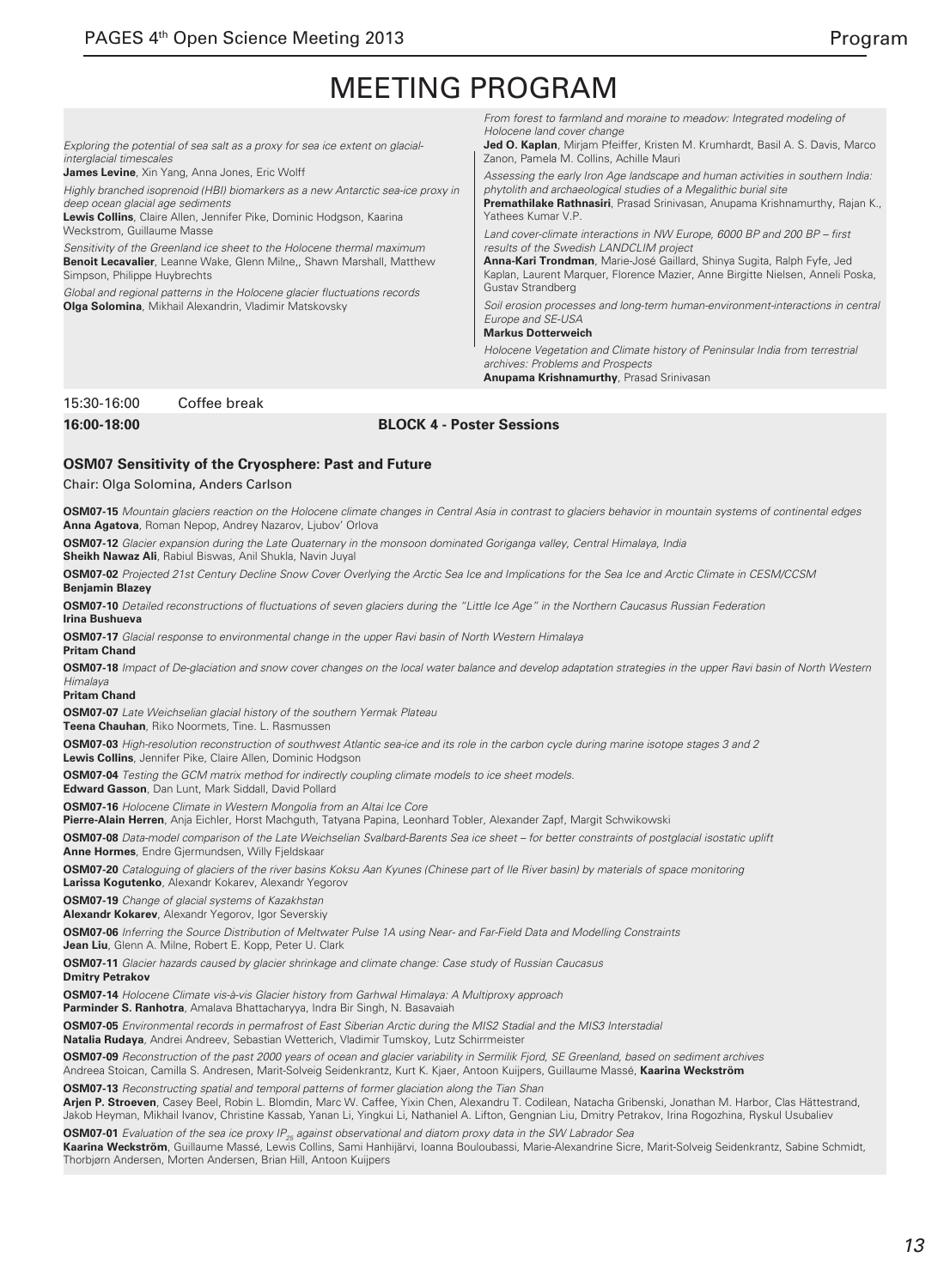## **THURSDAY, 14 FEBRUARY (continued)**

#### **16:00-18:00 BLOCK 4 - Poster Sessions (continued)**

#### **OSM08 Natural and Anthropogenic Transformation of Land Cover During the Holocene**

Chair: Carsten Lemmen, Marie-José Gaillard

**OSM08-02** Holocene Vegetation changes in the Cauvery Floodplains, southern India: A case study **Stephen A**, P. P Mohapatra, Anupama Krishnamurthy, Prasad Srinivasan, Pramod Singh

**OSM08-20** Holocene vegetation estimates for selected regions in Bohemia (Czech Republic)

**Vojtech Abraham**, Libor Petr, Helena Svitavská-Svobodová, Radka Kozáková, Petr Pokorný, Petr Kuneš

**OSM08-13** A large-scale erosion anomaly (2nd c. BC- 4th c. AD) in NW Alps: A locally-defined onset of the Anthropocene?

**Fabien Arnaud**, Laurent Astrade, Manon Bajard, Jean-François Berger, Yves Billaud, Emmanuel Chapron, Christian Crouzet, Fernand David, Philip Deline, Elise Doyen, Charline Giguet-Covex, Jérémy Jacob, Melaine Le Roy, Laurent Millet, Jérôme Poulenard, Sidonie Révillon, Pierre-Jérôme Rey, Pierre Sabatier, Anaëlle Simonneau, Pierre Taberlet, Boris Vannière

**OSM08-10** Early Neolithic diets at Baijia, Wei River valley, China: Stable carbon and nitrogen isotope analysis of human and faunal remains

**Pia Atahan**, John Dodson, Xiaoqiang Li, Xinying Zhou, Songmei Hu, Liang Chen, Fiona Bertuch, Kliti Grice

**OSM08-08** Impact of monsoonal variation on vegetation and climate change as inferred from late Holocene sediment of Garbhanga reserve forest, Assam, north east India: A pollen based study

Samir Kumar Bera, **Kanupriya Gupta**, Azizur Rahman

**OSM08-12** Southern Westerlies postglacial dynamics at Central Chilean Patagonia (Rio Cisnes valley, 44°S)

**María Eugenia de Porras**, Antonio Maldonado, Flavia Quintana, Cesar Méndez, Omar Reyes

**OSM08-09** Late Holocene vegetation vis á vis climate dynamics from Hasila wetland, western Assam, Northeast India: Pollen and diatom record **Swati Dixit**

**OSM08-14** Grazing activities and vegetation history in the Pyrenees inferred from palaeoecological data **Galop Didier**, Mazier Florence, Cugny Carole, Rius Damien

**OSM08-07** Palynological methods for land-cover reconstruction in semi-arid Peninsular India

Anupama Krishnamurthy, **Prasad Srinivasan**, Aravajy S, Ponnuchamy R, Stephen A, Anusree A.S.

**OSM08-11** Climate and Vegetation Dynamics in the Lake Victoria Region of East Africa during the Holocene: Evidence from Phytolith analysis **Julius Lejju Bunny**

**OSM08-15** Integrated prehistory of people and environment: Linking the global scale to regional narratives **Carsten Lemmen**, Aurangzeb Khan, Kai W Wirtz, Detlef Gronenborn

**OSM08-16** Towards an Earth System Model with Interactive Culture: Feedback effects between land use change and global climate change **Carsten Lemmen**, Kerstin Haberkorn

**OSM08-19** REVEALS-based reconstruction of regional vegetation and land cover for evaluation of a dynamic vegetation model along N-S and W-E transects in NW Europe

Laurent Marquer, Marie-José Gaillard, Shinya Sugita, Anneli Poska, Anna-Kari Trondman, Florence Mazier, Anne Birgitte Nielsen, Ralph Fyfe, Bent Vad Odgaard, Teija Alenius, John Birks, Anne E. Bjune, Jörg Christiansen, Thomas Giesecke, Mihkel Kangur, Tiiu Koff, Malgorzata Latalowa, Jutta Lechterbeck, Heikki Seppä

**OSM08-06** Late Holocene variations from Lake Rutundu, mount Kenya

**Christine Omuombo**, Daniel Olago, Stephen Rucina, David Williamson

**OSM08-04** Holocene climate and environmental changes in the Horton Plains, Sri Lanka

**Rathnasiri Premathilake**

**OSM08-01** Human impact on lowland rainforest and early maritime dispersal of bananas: Evidence from Sri Lanka

**Rathnasiri Premathilake**

**OSM08-18** Deforesting Europe: Towards a pollen-based reconstruction of Holocene land cover change

**Neil Roberts**, Jessie Woodbridge, Ralph Fyfe

**OSM08-05** Lonar Crater, central India: Pollen transport processes and pollen vegetation relationships in tropical dry deciduous forests as reflected in modern lake sediments and surface soils

**Martina Stebich**, Nils Riedel, Philip Menzel, Ambili Anoop, Sushma Prasad, Saswati Sarkar, Dirk Sachse, Martin Wiesner, Nathani Basavaiah

**OSM08-03** Changes in Land-use and Land-cover from the Iron Age to Medieval period in the Central Eastern Tamil Nadu: A preliminary investigation **Selvakumar V**, Ramji M.S., Gowrisankar S, Tangadurai T, Kalaiselvai J.

**OSM08-17** Exploring the spatio-temporal archaeological and landscape dynamics of early farming communities using Bayesian approaches **Nicki Whitehouse**, Phil Barratt, M. Jane Bunting, Rick Schulting, Meriel McClatchie, T. Rowan McLaughlin, Rob Marchant, Amy Bogaard, Sue Colledge

### **OSM011 Biodiversity and Refugia - Lessons Learned from the Past**

Chair: Sheri Fritz, Kathy Willis

**OSM11-01** Resilience of an ancient tropical forest landscape to 7500 years of environmental change in the Western Ghats, India Shonil Bhagwat, **Sandra Nogue**, Kathy Willis

**OSM11-02** Biodiversity and land cover change in Europe over the Holocene: A functional approach based on pollen data Pam Collins, **Basil Davis**, Jed Kaplan

**OSM11-12** Development and application of Australian lacustrine ostracod-based transfer functions **Chris Gouramanis**, Stuart Halse, Patrick De Deckker, Daniel Wilkins

**OSM11-11** Interglacial variability from the Middle Pleistocene up to the Holocene after molluscan assemblages and geochemical records from NW European tufa sequences

**Nicole Limondin-Lozouet**, Julie Dabkowski

**OSM11-09** Genetic differentiation in the Patagonian-fueguian rodents Abrothrix olivaceus and A. longipilis (Rodentia: Cricetidae) associated to the major Pleistocene-Holocene climatic changes: Using molecular data to the global changing assessment **Matias Mora**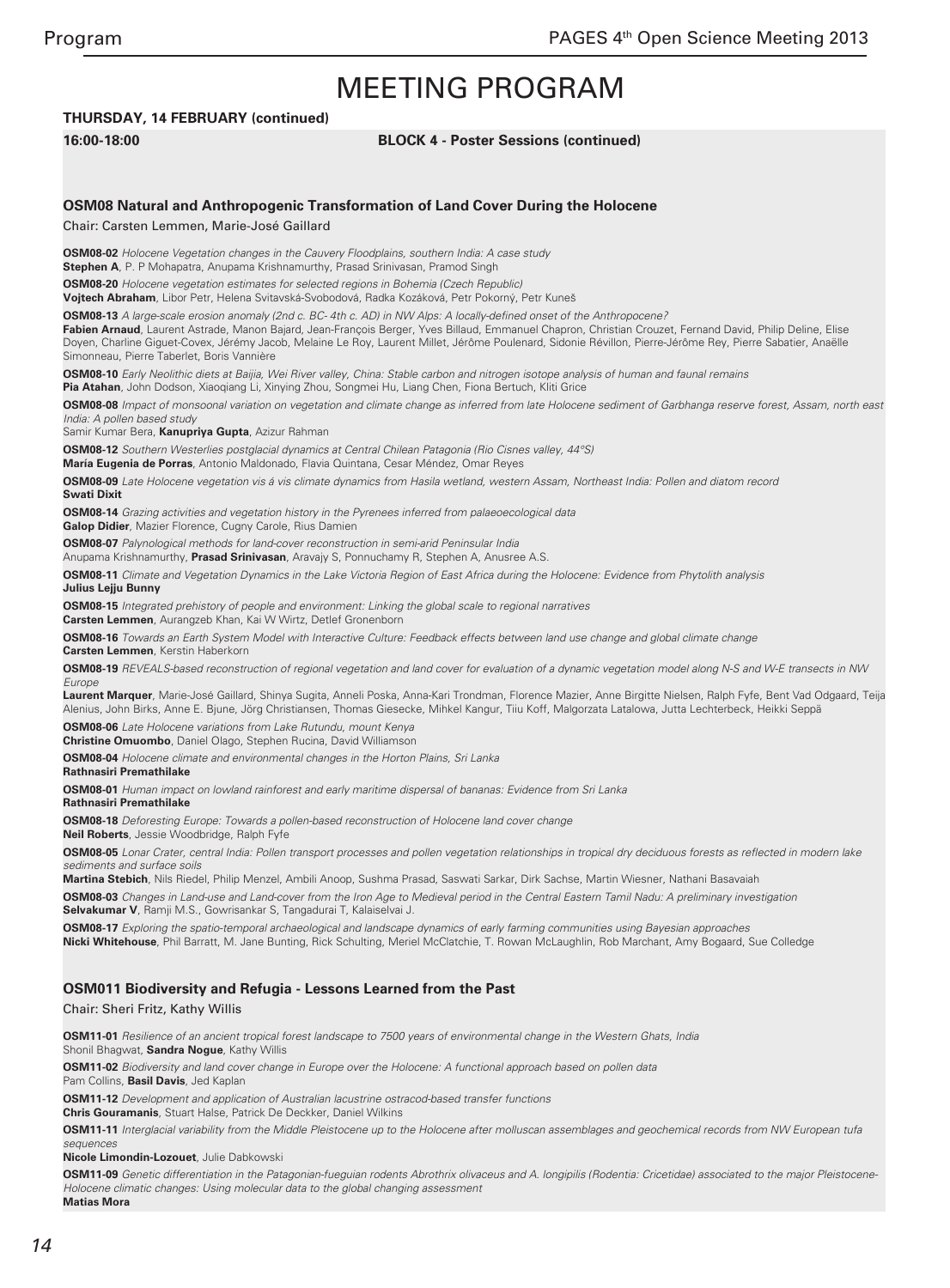**OSM11-08** Late Quaternary palaeoenvironments of the southern Cape, South Africa: Palynological evidence from three coastal wetlands **Lynne Quick**, Michael Meadows, Brian Chase, Andrew Carr, Mark Bateman, Torsten Haberzettl, Jussi Baade, Roland Mäusbacher

**OSM11-13** The response of planctic foraminifera to oceanic environmental changes during cenomanian-turonian transition of Karai Shale, Uttattur group, southern *India*

Shanmugavalli G., **Venkatachalapathy R.**

**OSM11-07** Marine and terrestrial response of the Black Sea/Northern Anatolia region to rapid climatic variability during the marine isotope stage 3 **Lyudmila S. Shumilovskikh**, Helge W. Arz, Hermann Behling

**OSM11-04** Eastern Andean Patagonia (40°-51°S) vegetation and climate variability during the Holocene related to southern westerlies fluctuations and recent human interactions. Impacts on Patagonian forests and steppe plants communities

**Gonzalo Sottile**, Ma. Alejandra Marcos, Florencia P. Bamonte, Marcos E. Echeverría, Ma. Eugenia De Porras, Marcela S. Tonello, Ma. Virginia Mancini, Ma. Martha **Bianch** 

**OSM11-03** Late-Holocene climate and environmental history in the Lake Victoria basin: A sediment-based evidence from pollen, charcoal, δ<sup>13</sup>*C isotope, spores and*  blue-green algae

**Casim Umba Tolo**, Julius B Lejju, Morgan Andama, David Taylor

**OSM11-06** Using the fossil record to reassess the functioning of the southern Levant as a biodiversity pool during European glaciations **Lior Weissbrod**, Mina Weinstein-Evron

**OSM11-10** Reviewing Late Quaternary Megafaunal Extinction: The case-study of Sri Lanka **Poorna Yahampath**, Jinadasa Katupotha, Gamini Adikari, M.A.C.M. Kumari

### **OSM012 Climate change: Physical forcings and biogeochemical feedbacks**

Chair: James Levine, Jérôme Chappellaz

**OSM12-02** A multiproxy examination of the toarcian oceanic anoxic event, Arroyo Lapa, (north and south) Neuquen Basin, Argentina **Aisha Al Suwaidi**, François Baudin, Susana Damborenea, Stephen Hesselbo, Hugh Jenkyns, Miguel Manceñido, Richard Pancost, Alberto Riccardi, Chris Siebert

**OSM12-12** A multidisciplinary laboratory study using iron oxide 'markers' from modern drylands dust towards adapting this methodology for characterizing Quaternary dust, their source areas and transport paths

**Subir Banerjee**, Kimberly Yauk, Richard Reynolds, Harland Goldstein, Thelma Berquo, Bruce Moskowitz

**OSM12-14** Synchronous variations in terrigenous flux to the Bay of Bengal and solar insolation: Implications to solar forcing on monsoon system **Ravi Bhushan**, Sunil K Singh

**OSM12-10** Reconstruction of the Late Quaternary climatic change from glaciogenic varve deposits in Lahaul and Spiti, N-W Himalaya

**Archna Bohra**

**OSM12-08** Precession forcing of fire activity in subtropical southern Africa over the past 170,000 years

**Anne-Laure Daniau**, Maria Fernanda Sánchez Goñi, Philippe Martinez, Dunia H. Urrego, Viviane Bout-Roumazeilles, Stéphanie Desprat, Jennifer R. Marlon

**OSM12-07** Holocene carbon fluxes in the tropical peatlands of Southeast Asia: The contrasting roles of changing sea-level and climate

**René Dommain**, Hans Joosten, Paul H. Glaser

**OSM12-06** Biogeochemical constraints from carbon monoxide measured in firn air and ice cores

Xavier Faïn, **Jérôme Chappellaz**, Daniele Romanini, Zhihui Wang, Thomas Blunier, Christopher Stowasser, John Mak, Rachel Rhodes, Vas Petrenko, Ed Brook, Joe McConnell, Jeff Severinghaus, Matthias Bigler

**OSM12-11** The lightning-biota climatic feedback

**Hezi Gildor**, Alon Shepon

**OSM12-05** Effect of climate change on agriculture and health in India **Rabindra Kumar**, J. Nagendra Babu

**OSM12-04** Seasonal variability of atmospheric aerosol over the North Indian region during 2010

**Sarvan Kumar**, Abhay Kumar Singh

**OSM12-15** Plio-Pleistocene evolution of nutrient cycling in the Benguela upwelling system: A chlorin-specific δ<sup>15</sup>N approach

**Guillaume Leduc**, Hisami Suga, Nana Ogawa, Johan Etourneau, Ralph Schneider, Nao Ohkouchi

**OSM12-20** Effects of Large Volcanic Eruptions on Global Summer Climate and East Asian Monsoon Changes during the Last Millennium: Analysis of MPI-ESM simulations

**Wenmin Man**, Tianjun Zhou

**OSM12-03** Tracking carbon dynamics and climate forcing through Holocene peatland development by combining palaeoecological information and modern carbon flux measurements

**Paul Mathijssen**, Minna Väliranta, Eerika Niemelä, Annalea Lohila, Juha-Pekka Tuovinen

**OSM12-01** The late Pleistocene-Holocene climatic transition record in the alluvial sequences of central Argentina (33-38° S)

**Adriana Mehl**, Marcelo Zárate

**OSM12-16** Variations in planktonic foraminifera shell calcification in the eastern Arabian Sea during the Holocene **Sushant Naik**, Shijo Matthews, Shital Godad, Pothuri Divakar Naidu

**OSM12-19** Diatom based sea-ice reconstruction over the past 95,000 years in the Indian Ocean sector of Southern Ocean

**Abhilash Nair**, Rahul Mohan, M.C Manoj, Meloth Thamban

**OSM12-21** High-resolution multi-proxy climatic reconstruction off Myanmar suggestive of climatic modulations due to solar forcing during the past ~489 years **Rajani Panchang**, Rajiv Nigam

**OSM12-18** First results of the paleolimnological research in Tundra polygons (the project POLYGON)

**Viktor Sitalo,** Dmitry Subetto, Lutz Schirrmeister, Sebastian Wetterich, Andrea Schneider

**OSM12-13** Accelerator Mass Spectrometry: Revealing subtle signals in ice sheets

**Andrew Smith**

**OSM12-09** Late Glacial-Holocene Elemental and Stable Isotope Records from the Southeastern Arabian Sea

**Yoganandan Veeran**, Selvaraj Kandasamy, S.J Kao, Ravi Prasad G. V, Koushik Dutta, Krishnaiah C, Gangadhara Bhat H

**OSM12-17** How can ice cores constrain our knowledge of the likelihood of damaging solar flare events?

**Eric Wolff**, Juerg Beer, Matthias Bigler, Mark Curran, Jack Dibb, Markus Frey, Michel Legrand, Joe McConnell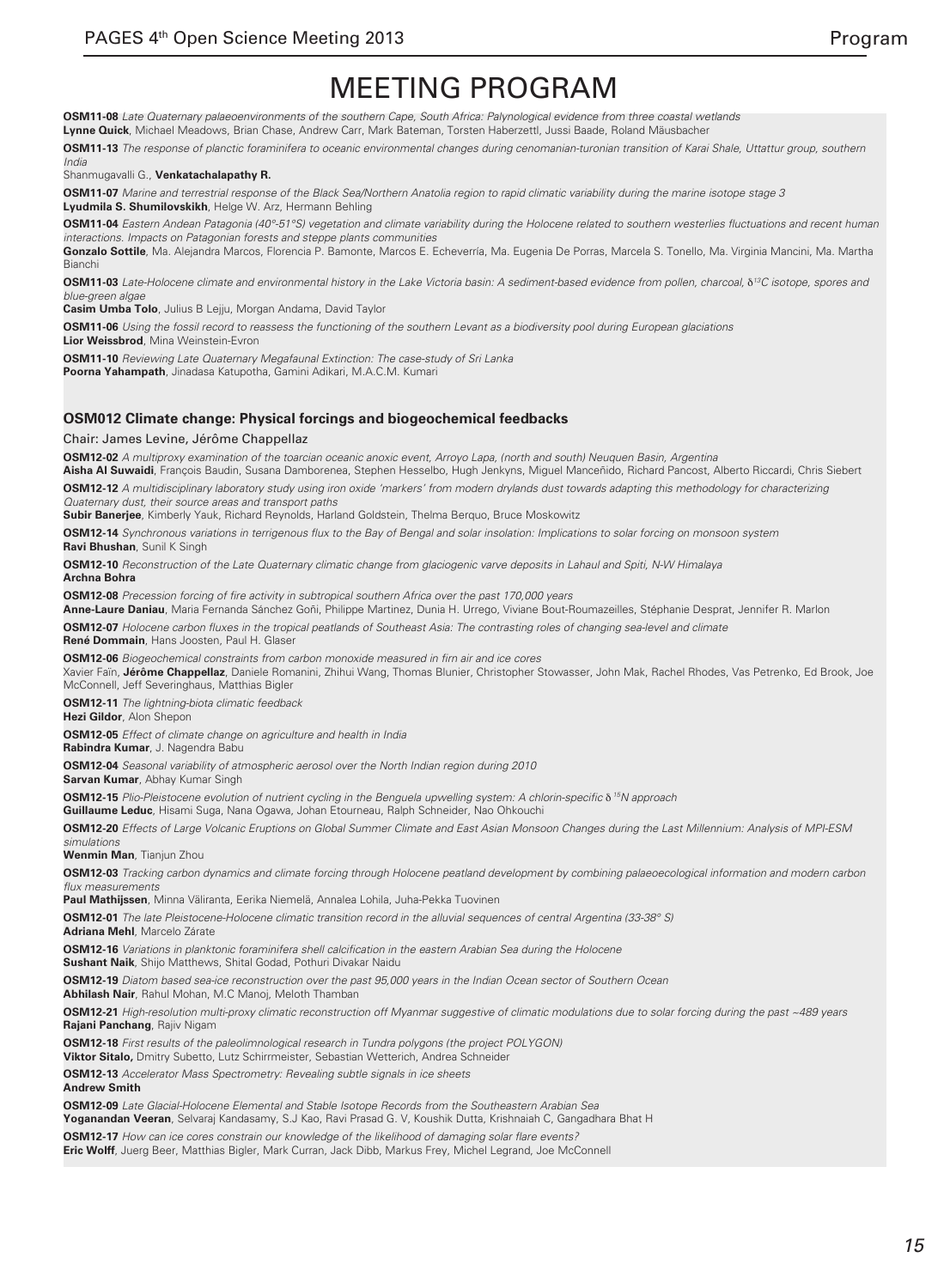### **THURSDAY, 14 FEBRUARY (continued)**

#### **16:00-18:00 BLOCK 4 - Poster Sessions (continued)**

#### **OSM14 Natural and Human Effects on Ecosystem Processes**

Chair: Mukund Kajale

**OSM14-04** Late Quaternary environmental change at Lake McKenzie, in subtropical eastern Australia: evidence from sedimentary carbon, nitrogen and biomarkers **Pia Atahan**, Henk Heijnis, Pierre Le Métayer, Kliti Grice, Kathryn Taffs, Sarah Hembrow, John Dodson **OSM14-06** Diatoms as Environmental Indicators to Infer Past Conditions in Relation to Acidity (Humedal de Batuco, Regíon Metropolitana, Chile Central) **Maria Laura Carrevedo**, Claudio Latorre, Blas Valero Garcés, Ana Moreno **OSM14-11** Mapping biomes of India using Holdridge Life Zone Model *‒* identifying footprints of climate change **Anusheema Chakraborty**, Pawan Kumar Joshi, Aniruddha Ghosh, Gopala Areendran **OSM14-07** Foliar and total soil δ<sup>15</sup>N as a proxy for precipitation in the Atacama Desert **Francisca P. Díaz**, Claudio Latorre **OSM14-03** Treeline dynamics at high mountain of Manaslu Conservation Area, Central Nepal: Climate change or land use is the main driver? **Narayan Prasad Gaire**, Dinesh Raj Bhuju **OSM14-08** Monsoon variability and carbon sequestration dynamics: Evidence from tree-rings **Suresh Hebbalalu**, Hemant Borgoankar, Amar Sikder, Sukumar Raman **OSM14-09** Permafrost melting and ecotoxicological consequences in a periglacial lake in the Eastern Alps: Answers from the past and present **Boris Ilyashuk**, Karin Koinig, Elena Ilyashuk, Richard Tessadri, Roland Psenner **OSM14-01** Late Holocene biological assemblages of Mansar Lake (District Nagpur, Maharashtra, India) in the context of Palaeoecology and neo-ecosystem dynamics **Mukund Kajale**, Sharayu Sathe, Sanjay Eksambekar, Sharad Rajaguru **OSM14-05** Geochemical signals of organic matter in sediments of Pichavaram mangrove-estuarine complex, Southeastern coast of India: Implications of anthropogenic influence **Rajesh Kumar Ranjan**, Joyanto Routh, AL. Ramanathan, J. Val Klump **OSM14-02** Holocene environmental variability – a high-resolution study from northeast Finland **Shyhrete Shala**, Minna Väliranta, Karin F. Helmens, Tomi P. Luoto **OSM14-10** Mid to Late Holocene climatic history of rangelands from Spiti Valley, Trans-Himalayas **Indrani Suryaprakash**, Anusree A.S., Chandra Mohan Nautiyal, Charu Dutt Mishra, Mahesh Sankaran 19:00-21:00 Public lecture and discussion: **Rajendra K. Pachauri - Climate Change and implications for global society**

# Chair: S. Rajan, Expert panel: Cathy Whitlock, Gavin Schmidt, Robert Wasson, Stefan Rahmstorf, Ashok K. Singhvi (moderator) *Followed by a panel discussion and a "high tea" arranged by NCAOR Venue: The Cardium, National Institute of Oceanography, Dona Paula*

#### **FRIDAY, 15 FEBRUARY**

| 09:00-10:30 | <b>BLOCK 1 - Plenary Session</b>                                                                                                          | Chair: Alan Mix |
|-------------|-------------------------------------------------------------------------------------------------------------------------------------------|-----------------|
| 09:00-09:30 | Plenary Talk: Jessica E. Tierney - Indo-Pacific climate during the Common Era: New perspectives from<br>land and sea                      |                 |
| 09:30-10:00 | Plenary Talk: Martin Claussen - Tipping points in biogeophysics                                                                           |                 |
| 10:00-10:30 | Plenary Talk: Martin Visbeck - Selected topics on ocean dynamics in the wider context of climate<br>variability and global sustainability |                 |
| 10:30-11:00 | Coffee break                                                                                                                              |                 |

**Grande Sala OSM02 Regional Climate Variability Over the Last 2000 Years** Chair: Steven Phipps Antarctic temperature changes during the last millennium: evaluation of simulations and reconstructions (solicited talk) **Estuaries**

**11:00-12:30 BLOCK 2 - Oral sessions**

**Hugues. Goosse**, M. Braida, X. Crosta, A. Mairesse, V. Masson-Delmotte, P. Mathiot, R. Neukom, H. Oerter, G. Philippon, H. Renssen, B. Stenni, T. van Ommen, E. Verleyen

A 2000-year synthesis of marine-derived SST records: Results from the Ocean2k project

Working Group PAGES/Ocean 2k, **Guillaume Leduc**

Temperature and moisture variability across Africa during the last 2000 years **David J. Nash**, Brian M. Chase, Asfawossen Asrat, Stefan W. Grab, Anne-Marie Lézine, Sharon E. Nicholson, Timothy M. Shanahan, Mohammed Umer, Dirk Verschuren

A 2000-yr European Summer Temperature Reconstruction from the PAGES 2k Regional Network and Comparisons to Millennium-Length Forced Model **Simulations** 

**Jason Smerdon**, Johannes Werner, Ulf Buntgen, Fredrik Charpentier Liungqvist, Jan Esper, Laura Fernandez-Donado, J. Fidel Gonzalez-Rouco, Juerg Luterbacher,

# **Sala de Banquete OSM06 Past Changes in Fluvial Systems, Floodplains and**

Chair: Onkar S. Chauhan, Peter Gell, Rajiv Sinha

Deciphering landscape dynamics from the Late Quaternary stratigraphic records of the interfluves and valleys of the southern Ganga plains (solicited talk) **Sampat K. Tandon**, Rajiv Sinha, Martin R. Gibling, Mayank Jain

Exploring the Channel Connectivity Structure of the August 00 Avulsion Belt of the Kosi River: Application to Flood Risk Assessment **Rajiv Sinha**, Kumar Gaurav, Shashwat Chandra, Sampat Tandon

Channel forming discharge and longitudinal rivers profiles as drivers of landscape diversity in the Ganga plains

#### **N.G. Roy**, R Sinha

Forests, large floods and sediment transport (solicited talk) **Robert Wasson**

Evidence for transformation of floodplain lake and wetland ecosystems at a regional scale due to agriculture and water resource development in south east **Australia** 

**Michael Reid**, Peter Gell, John Tibby, Jennie Fluin, Matthew Tighe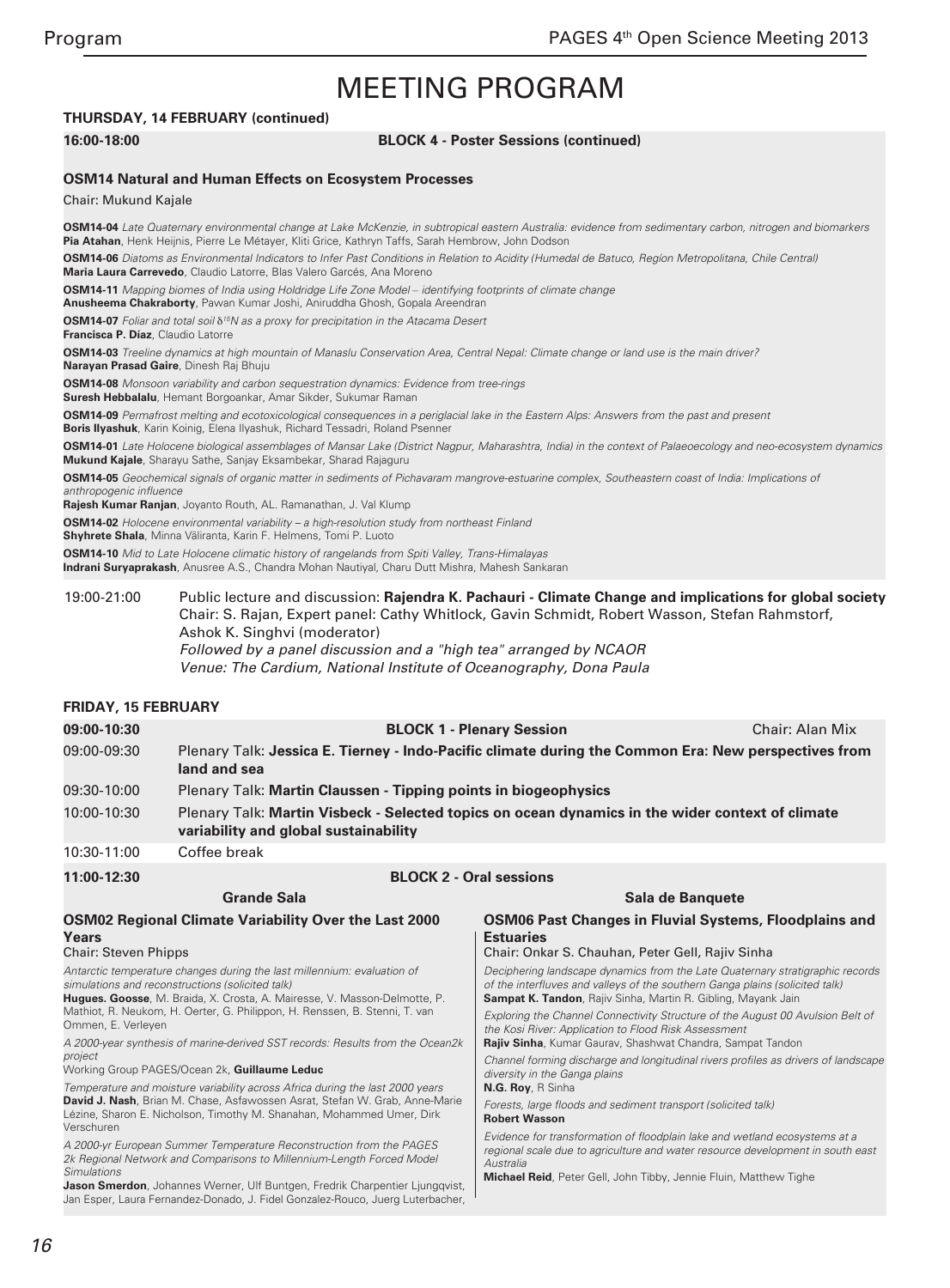Danny McCarroll, Sebastian Wagner, Eugene Wahl, Heinz Wanner, Eduardo Zorita

Mechanisms for European summer temperature response to solar forcing over the last millennium

**Didier Swingedouw**, Laurent Terray, Jérôme Servonnat, Joel Guiot On the role of sea ice at the onset of the Little Ice Age

**Flavio Lehner**, Andreas Born, Christoph C. Raible, Thomas F. Stocker

12:30-14:00 Lunch

**14:00-15:30 BLOCK 3 - Oral sessions**

### **OSM02 (continued)**

#### Chair: Guillaume Leduc

Covariability of precipitation and sea surface temperature changes in Northern Chilean Patagonia during the last 2000 years

**Grande Sala**

**Sebastien Bertrand**, Konrad Hughen, Julio Sepúlveda, Silvio Pantoja

Solar and volcanic forcing of the Southern Hemisphere climate over the past 1500 years

**Steven Phipps**, Duncan Ackerley, Josephine Brown, Mark Curran, Matt Fischer, Ailie Gallant, Joelle Gergis, Helen McGregor, Raphael Neukom, Christopher Plummer, Samantha Stevenson, Tas van Ommen

Data and model perspectives on the Indian Ocean Zonal Mode over the past millennium

**Bronwen Konecky**, James Russell, Mathias Vuille, Yongsong Huang

Simulated and reconstructed Atlantic gyre circulation and its relationship with the North Atlantic Oscillation during the past 600 years

**Odd Helge Otterå**, Trond Dokken, Øyvind Lie, Helene R. Langehaug, Iselin Medhaug, Carin Andersson

Shifting winds over the North Sea: how Anglo-Dutch documentary evidence enables the reconstruction of changes in prevailing wind during the Little Ice Age, 1630-1700

#### **Dagomar Degroot**

Reconstruction of tropical ocean SST trends during the last millennium: Results from the PAGES/Ocean2K project

**Nerilie Abram**, Jessica Tierney, Kevin Anchukatis, Cyril Giry, Kelly Kilbourne, Casey Saenger, Henry Wu, Jens Zinke, the PAGES/Ocean2K working group

### 15:30-16:00 Coffee break

#### **16:00-18:00 BLOCK 4 - Poster Sessions**

### **OSM02 Regional Climate Variability Over the Last 2000 Years**

#### Chair: Steven Phipps, Guillaume Leduc

**OSM02-01** An Expanded Archive Facilitating Temperature Reconstructions of the Past Two Millennia from Paleo Proxies

**David Anderson**, Eugene Wahl, Anju Shah, Bruce Bauer, Charles Buckner, Edward Gille, Carrie Morrill

**OSM02-34** How subsurface temperature data may help to reconstruct past climate **Vladimir Cermak**

**OSM02-35** Results of Long-Term Temperature-Time Monitoring at the Geothermal Observatory Sporilov, Prague (The Czech Republic) **Vladimir Cermak**, Jan Safanda, Petr Dedecek, Milan Kresl

**OSM02-25** Last 2000 years environmental changes in Lake Pa Kho, Northeast Thailand

**Sakonvan Chawchai**, Barbara Wohlfarth, Akkaneewut Chabangborn, Maarten Blaauw, Paula J Reimer, Sherilyn Fritz, Malin Kylander, Ludvig Löwemark, Carl-Magnus Mörth

**OSM02-26** Tree-ring reconstructed boreal summer temperature anomalies for temperate East Asia since 800 C.E.

Edward Cook, Paul Krusic, **Kevin Anchukaitis**, Brendan Buckley, Takeshi Nakatsuka, Masaki Sano, Asia 2k Group Members

**OSM02-02** Relationship between sea ice variability and atmospheric circulation during the last millennium in Antarctic Peninsula

**Xavier Crosta**, Loic Barbara, Sabine Schmidt, Johan Etourneau, Guillaume Massé

**OSM02-13** Two-thousand-year climate reconstruction of the Altai region with annual time resolution and the search of natural cycles with length from 3 to 1,000 *years*

Andrey Darin, **Ivan Kalugin**, Natalya Maksimova, Tatiana Markovich, Aleksandr Mordvinov, Dmitryi Ovchinnikov, Yakov Rakshun

**OSM02-14** Garabashi glacier (Central Caucasus) mass balance reconstructions inferred from tree-rings **Ekaterina Dolgova**, Vladimir Matskovsky

**OSM02-05** Sea ice, biological production and nutrient cycling reconstructed at an unprecedented time resolution in the Adélie Basin, East Antarctica, for the last 2,000 years

**Johan Etourneau**, Philippine Campagne, Francisco Jimenez, Irina Djouraev, Nana Ogawa, Carlota Escutia, Rob Dunbar, Naohiko Ohkouchi, Xavier Crosta, Guillaume Massé

**OSM02-06** Multi-annual variability of the Peruvian Oxygen Minimum Zone across the last millenium **Sophie Fleury**, Philippe Martinez, Xavier Crosta, Karine Charlier, Olivier Ther, Thomas Blanz, Ralph Schneider

**OSM02-24** Dendrochronological studies in Nepal: Current status and future prospects

**Narayan Prasad Gaire**, Dinesh Raj Bhuju

Late Holocene Hypolimnetic Anoxia in Lake Victoria at Napoleon Gulf as inferred from Geochemical Proxies

**Morgan Andama**, Julius B. Lejju, Casim Umba Tolo, Grace Kagoro-Rugunda, Immaculate Ssemmanda, Janet Ayebare

### **Sala de Banquete**

**OSM15 The Role of Ocean Circulation in Climate Dynamics** Chair: Arun D. Singh, Devesh K Sinha

Influence of the tropical hydrologic cycle on Atlantic meridional overturning at the end of the last interglacial

**Benjamin Blazey**, Matthias Prange, Andrè Paul, Aline Govin

Stability of the thermohaline circulation during MIS in a comprehensive climate model: Towards a dynamical understanding of Dansgaard-Oeschger events **Matthias Prange**, Xiao Zhang, Ute Merkel, Michael Schulz

Increase proportion of Antarctic Intermediate Water off northern Chile (7°S) in glacial periods over the past million years

**Gema Martínez-Méndez**, Dierk Hebbeln, Mahyar Mohtadi, Mieke Thierens,, Frank Lamy, Tim Freudenthal

Mid-Holocene amplification of century scale climate variability - potential interhemispheric linkages

**Eystein Jansen**, Carin Andersson, Jostein Bakke, Dokken Trond, Øyvind Lie, Matthias Moros, Atle Nesje, Odd Helge Otteraa, Bjørg Risebrobakken

Millennial scale variability in the upstream Agulhas Current **Margit H. Simon**, Ian R. Hall, Kristina L. Arthur, Benjamin R. Loveday, Frank J. C. Peeters, Stephen Barker, Martin Ziegler

Reduced flow of North Atlantic Deep Water into the Arabian Sea during Last Glacial Maxima: Evidence from 187 Os/ 188 Os of the Arabian Seawater Goswami Vineet, **Sunil Kumar Singh**, Ravi Bhushan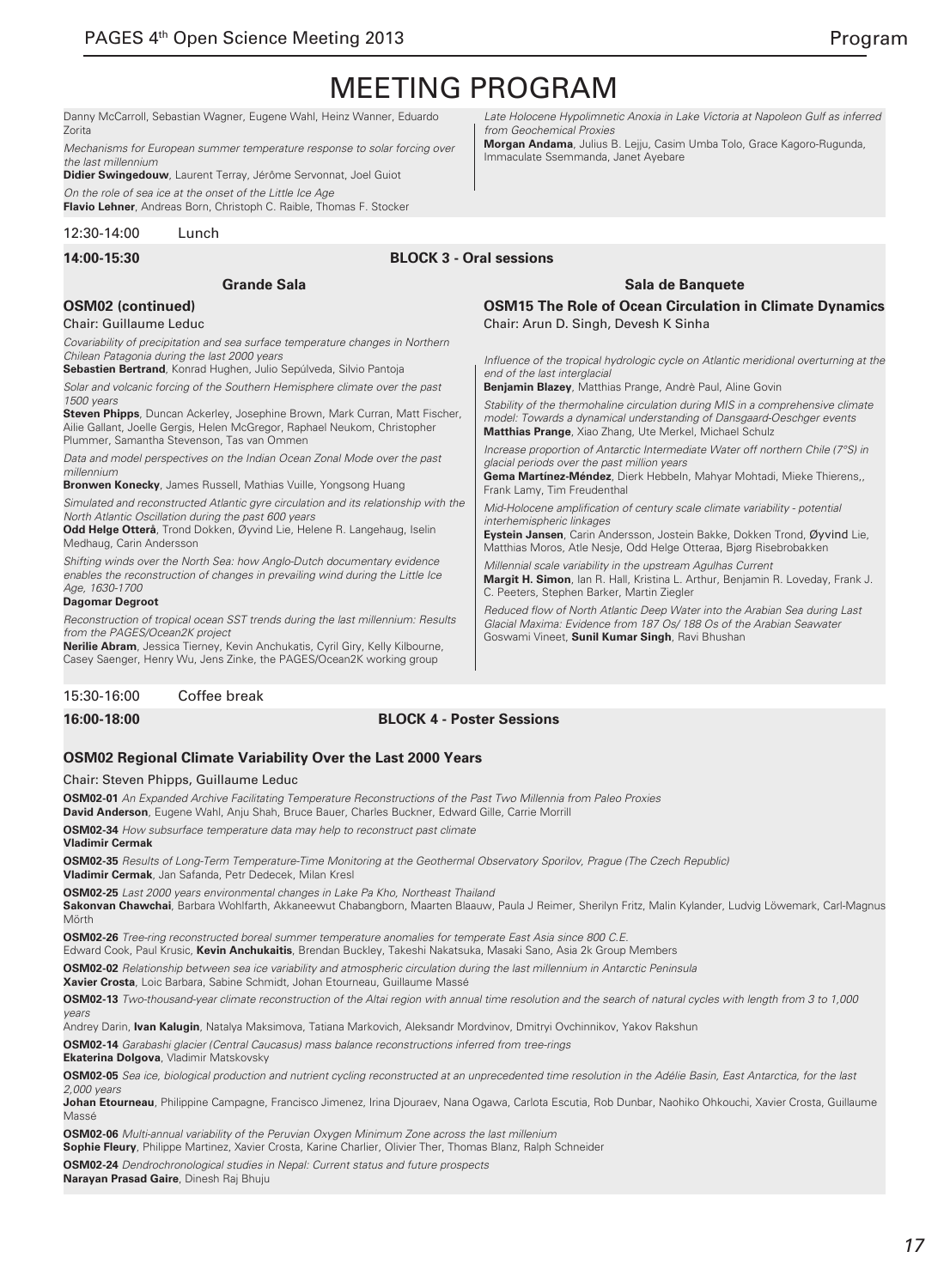### **FRIDAY, 15 FEBRUARY (continued)**

#### **16:00-18:00 BLOCK 4 - Poster Sessions (continued)**

**OSM02-15** High altitude tree-ring chronology from Malari Glacier, western Himalaya, India, and its climatic implications **Naveen Gandhi**, H.P. Borgaonkar

**OSM02-30** Northern alpine ecosystems: Is temperature one climate factor, influencing to spruce and larch light-ring formation? **Marina Gurskaya**

**OSM02-38** Climatic and environmental changes in the Barents Sea during the last 2ka: Response to variations in the Atlantic water inflow and NAO index **Elena Ivanova**, Ivar Murdmaa, Bjørg Risebrobakken, Anne de Vernal

**OSM02-37** δ<sup>13</sup>C and δ<sup>15</sup>N in Soledad Basin and Magdalena Margin of Baja California, Mexico for the last 2 ky **Miryam Juarez**, Alberto Sanchez, Oscar González

**OSM02-12** Paleorainfall variations in Southern India during the past 3154 years: Evidence from Pookot Lake record

**Sandeep K**, Shankar R, Warrier A K, Weijian Z, Xuefeng Lu

**OSM02-39** Unraveling the mysteries of chrysophyte resting stages – distribution of chrysophyte cysts in Finland **Sanna Korkonen**

**OSM02-23** Climatic Fluctuations in the last ~2,000 years from Garhwal Himalaya (India) by using multi-proxy analyses **Bahadur Singh Kotlia**, Lalit Mohan Joshi, Nathani Basavaiah, N. C. Barui

**OSM02-27** Isotope composition of the deep ice core from Elbrus Western plateau (the Caucasus) **Anna Kozachek**, Vladimir Mikhalenko, Alexey Ekaykin

**OSM02-33** Lake Geneva sediments as archive for past environmental changes and human activity since the last 3000 years

**Katrina Kremer**, Juan Pablo Corella, Stéphanie Girardclos

**OSM02-28** Climatic signal in tree-ring width chronologies of European Russia: Spatial change and perspectives for paleoclimatic reconstructions **Vladimir Matskovsky**

**OSM02-07** Landscape (Palaeo)limnology: A multi-lake approach to understanding climate change and human disturbance in south-eastern Australia over the last 500 *years*

**Keely Mills**, Peter Gell

**OSM02-40** Hydrological and Climatological Changes in the Trondheimsfjord/Norway during the late Holocene inferred from Benthic Stable Isotopes and Dinocyst **Assemblages** 

**Gesa Milzer**, J. Giraudeau, S. Schmidt, J. Faust, J. Knies, F. Eynaud, C. Rühlemann

**OSM02-22** A 576-year annual minimum temperature history for the source region of the Yangtze River

**He Minhui**, Yang Bao

**OSM02-04** 2k ice core records from the Weddell Sea region of Antarctica

**Robert Mulvaney**

**OSM02-10** Late Quaternary paleoceanography of the southwestern Indian Ocean

**Dinesh K. Naik**, R. Saraswat, N. Khare, A.C. Pandey, A. Mackensen, R. Nigam

**OSM02-18** Pluvials, Droughts, Energetics, and the Mongol Empire **Neil Pederson**, Amy Hessl, Baatarbileg Nachin, Oyunsanaa Byambasuren

**OSM02-11** Was the Medieval Warm Period Global? Evidences from the Gulf of Kachchh Coast, Western India

**S. P. Prizomwala**, Nilesh Bhatt, W Winkler, I Hajdas, A. M. Hirt

**OSM02-19** Correlation between pollen spectra and vegetation of southwestern Madhya Pradesh, India

**M. F. Quamar**, M.S. Chauhan

**OSM02-03** Dust, sea salt and moisture source variability in central Draonning Maud Land, East Antarctica during the last millennium: Role of Southern Annular Mode and El-Niño-Southern Oscillation

**Waliur Rahaman**, Meloth Thamban

**OSM02-32** Marine records of environmental change in the NE Atlantic (west coast of the Iberian Peninsula) over the past 150 years – a dinoflagellate cyst perspective **Sofia Ribeiro**, Ana Amorim, Fátima Abrantes, Marianne Ellegaard

**OSM02-09** Reconstructing the past millennium of hydrologic variability in the Western Tropical Pacific using the hydrogen isotopes of lipid biomarkers **Julie Richey**, Julian Sachs

**OSM02-08** Late-Holocene climate variability in southern New Zealand:

A multi-proxy study of laminated lake sediments from Lake Ohau to reconstruct regional climate

**Heidi Roop**, Marcus Vandergoes, Richard Levy, Gavin Dunbar, Sean Fitzsimons, Jamie Howarth, Bob Ditchburn, Gary Wilson, Jennifer Purdie

**OSM02-20** Climate change in south India during the past two centuries inferred from geothermal and meteorological observations

**Sukanta Roy**, David S. Chapman

**OSM02-16** Variations in discharge from the Qilian mountains, northwest China, and its effect on the agricultural communities of the Heihe basin, over the last two *millennia*

**Akiko Sakai**, Mitsuyuki Inoue, Koji Fujita, Chiyuki Narama, Jumpei Kubota, Masayoshi Nakawo, Tandong Yao

**OSM02-41** The missing ocean - Generation of high resolution records of sea surface temperature for the Common Era

**Jeff Salacup**, Timothy Herbert, Warren Prell

**OSM02-31** Millennial-length drought reconstructions for southern and central Fennoscandia

**Kristina Seftigen**, Edward Cook, Hans Linderholm, Jesper Björklund

**OSM02-21** Climatic response of tree-ring density parameters of conifers from western Himalaya, India: Implications in dendroclimatology

**Amar Sikder**, Hemant Borgaonkar

**OSM02-17** Tree ring inferred seven century long Satluj river discharge records from the Indian Himalaya

**Jayendra Singh**, Ram R. Yadav

**OSM02-43** Do baobabs have annual tree rings for high-resolution palaeoclimatology?

An approach using wood anatomy and stable isotopes.

**Franziska Slotta**, Gerd Helle, Ingo Heinrich, Karl-Uwe Heußner, Elisha Shemang, Frank Riedel, Pavel Tarasov

**OSM02-36** Sensitivity of the forest-grassland ecotone to historical rainfall variation in pristine open woodland savanna of equatorial East Africa **Immaculate Ssemmanda-Nakimera**, Vanessa Gelorini, Dirk Verschuren

**OSM02-29** Multiproxy evidence of environmental changes during last 1800 years recorded in coastal peatland of Puck Lagoon (southern Baltic) **Szymon Uscinowicz**, Wojciech Jeglinski, Grazyna Miotk-Szpiganowicz, Jacek Pawlyta, Natalia Piotrowska, Mariusz Galka, Malgorzata Witak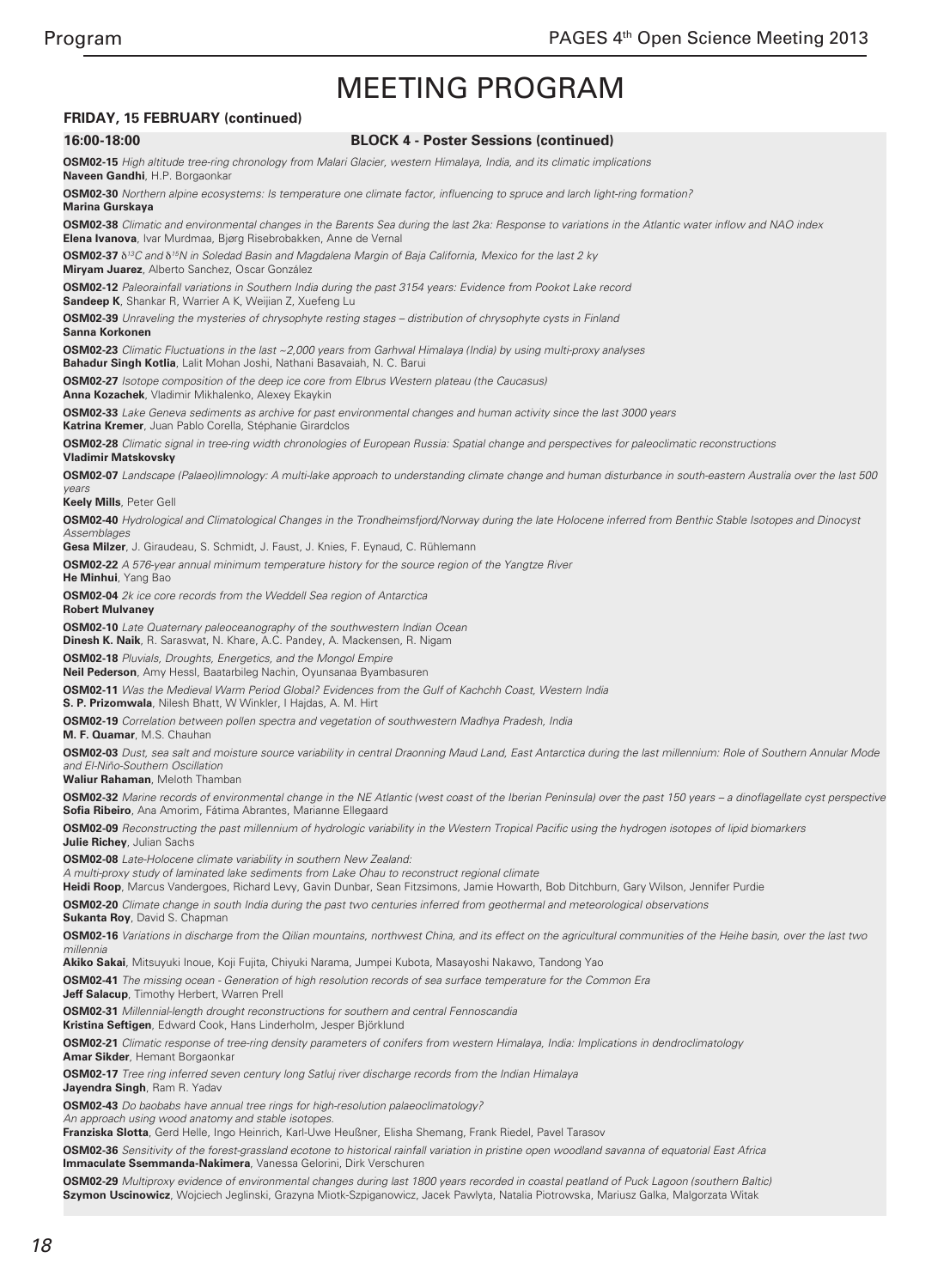**OSM02-42** An updated pseudoproxy evaluation of four climate field reconstruction methods using improved emulations of real-world conditions **Jianghao Wang**, Julien Emile-Geay, Dominique Guillot, Jason E. Smerdon

#### **OSM06 Past Changes in Fluvial Systems, Floodplains and Estuaries**

Chair: Onkar S. Chauhan, Peter Gell, Rajiv Sinha

**OSM06-01** Response and recovery from the effects of 100 years flood: Significance of long term slope-channel coupling in Damodar River, North-Eastern India **Sujay Bandyopadhyay**, Ritendu Mukhopadhyay, Debasis Ghosh

**OSM06-03** Hydrological and Nutrient budget of Bhitarkanika Mangrove Estuary, East coast of India

**Rita Chauhan**, AL Ramanathan, TK Adhya

**OSM06-04** Rapid ecological changes following altered hydrological connectivities with the Yangtze River in Zhangdu Lake (China) over the past 200 years **Xuhui Dong**, Min Yao, Xiangdong Yang, Qinghui Zhang, Yangmin Qin

**OSM06-05** Sedimentary archives of wetland-river interactions: The lower Murray River, Australia

**Peter Gell**, Rosie Grundell, Michael Reid

**OSM06-09** To study the chemical weathering and clay mineralogy of the sediments in Brahmaputra river and two of its tributaries to understand the carbon sequestration by weathering

**Sumi Handique**, Jyotilima Saikia, Seema Talukdar

**OSM06-10** A Preliminary study on the removal of earth materials from the river basins in Sri Lanka

**Upali De Silva Jayawardena**

**OSM06-22** River channel response to climate change and human impact: Case study of Russian plain

**Irina Kargapolova**

**OSM06-11** A simulation of the Neolithic transition in the Indus valley

**Carsten Lemmen**, Aurangzeb Khan

**Wook-Hyun Nahm**, Jaesoo Lim

**OSM06-15** Submarine fill of a drowned large incised valley. The legacy of eustatic and climatic forcing **Vittorio Maselli**, Fabio Trincardi, Alessandra Asioli, Alessandro Ceregato, Federica Rizzetto, Marco Taviani

**OSM06-12** Mid-Holocene environmental changes deduced from sedimentary records in the lower reaches of the Yeongsan River, Korea

**OSM06-06** Neogene Palynofloral evolution of Ramganga Basin, Uttarakhand, India

**Samir Sarkar**

**OSM06-21** The development of sand dunes around Lake Balkhash and Ili delta in Southeast Kazakhstan: the effects from hydrological environment changes and the Holocene Climate changes, in Central Eurasia

**Akio Sato**, Toshihiko Sugai, Kunihiko Endo, Reisuke Kondo, Hitoshi Shimizu, Tatsuro Chiba, Jean-marc Deom, Takashi Chiba, Yasunori Nakayama

**OSM06-13** Geochemistry of buried river sediment in Ghaggar plains, NW India: Inferences on Late Quaternary palaeoclimate

**Ajit Singh**, Debajyoti Paul, Sunil K. Singh, Rajiv Sinha

**OSM06-14** Stratigraphic response to Late Quaternary monsoonal fluctuations in a buried valley complex in Ghaggar plains, NW India

**Ajit Singh**, Kristina Thomsen, Rajiv Sinha, Sanjeev Gupta, Jan-Peter Buylaert, Andrew Murray, Mayank Jain

**OSM06-16** Sea level and coastal changes during the Holocene in the Cauvery River delta, southern India

**Pramod Singh**, P.P. Mohapatra, Z.A. Malik, S. Doradla, A.H. Laskar, J. Saravanavel, C.J. Kumanan, M.G. Yadava, S. Balakrishnan, Anupama Krishnamurthy **OSM06-17** The rise and fall of palaeo-megalake Bungunnia and the birth of the Murray-Darling basin in southeastern Australia: New palaeomagnetic and cosmogenic nuclide constraints on rates of geomorphological change

**Ian Snowball**, Eeva Haltia-Hovi, Sandra McLaren, Ala Aldahan, Per Sandgren

**OSM06-02** Main stem- tributary sedimentation in response to flood events during last 1000 years in lower Narmada basin, India

**Alpa Sridhar**, Ravi Bhushan, Shraddha Band, Laxmansingh Chamyal

**OSM06-18** Fluvial response to 3-2 ka sea-level lowering: An example of the latest Pleistocene to Holocene incised-valley fills in the Tokyo Lowland, central Japan **Susumu Tanabe**, Yoshiro Ishihara

**OSM06-19** Early diagenetic processes of clay matters in decadal time-scale in tropical coastline sediments – case study in Vietnam

**Nguyen Thi Minh Ngoc**

**OSM06-20** Fluvial packages as archives to the Late Quaternary climatic fluctuations in SW Saurashtra, western India **Vishal Ukey**, Nilesh Bhatt

**OSM06-07** Depositional Environment of intertidal Mudflat and Mangrove Environments with Time within a Tropical (Vaitarna) Estuary, West coast of India **Samida Volvoikar**, Ganapati Nayak, Aninda Mazumdar

**OSM06-08** Fossil Diatoms as a flood indicator in a large shallow floodplain lake **Xiangdong Yang**, Qian Wang

### **OSM15 The Role of Ocean Circulation in Climate Dynamics**

Chair: Arun D. Singh, Devesh K Sinha

**OSM15-09** Sub-centennial Holocene fluctuations of Atlantic water inflow and sea ice distribution in the western Barents Sea, European Arctic **Sarah Berben**, Katrine Husum, Patricia Cabedo Sanz, Simon Belt

**OSM15-04** Location of the Marine ITCZ in the Atlantic Ocean over the last 30 ka

**Caroline Cleroux**, Peter deMenocal, Jennifer Arbuszewski

**OSM15-07** Eastern South Pacific water mass geometry during the last glacial-interglacial transition

**Ricardo De Pol-Holz**, Dharma Reyes, Mahyar Mohtadi

**OSM15-06** Reconstructing Plio-Pleistocene Intermediate Water Temperatures Using Mg/Ca of Infaunal Foraminifera (Uvigerina peregrina) **Aurora Elmore**, Erin McClymont, Harry Elderfield, Sev Kender, Benjamin Petrick

**OSM15-08** Holocene Atlantic bottom water inflow at the western Barents Sea margin, European Arctic

**Diane Groot**, Steffen Aagaard-Sørensen, Katrine Husum

**OSM15-12** Suborbital ice-sheets variability in the subpolar North Atlantic during the Early and Mid-Pleistocene (MIS 31–19) as a response of low-latitude forcing **Iván Hernández-Almeida**, Francisco Javier Sierro, Isabel Cacho, José Abel Flores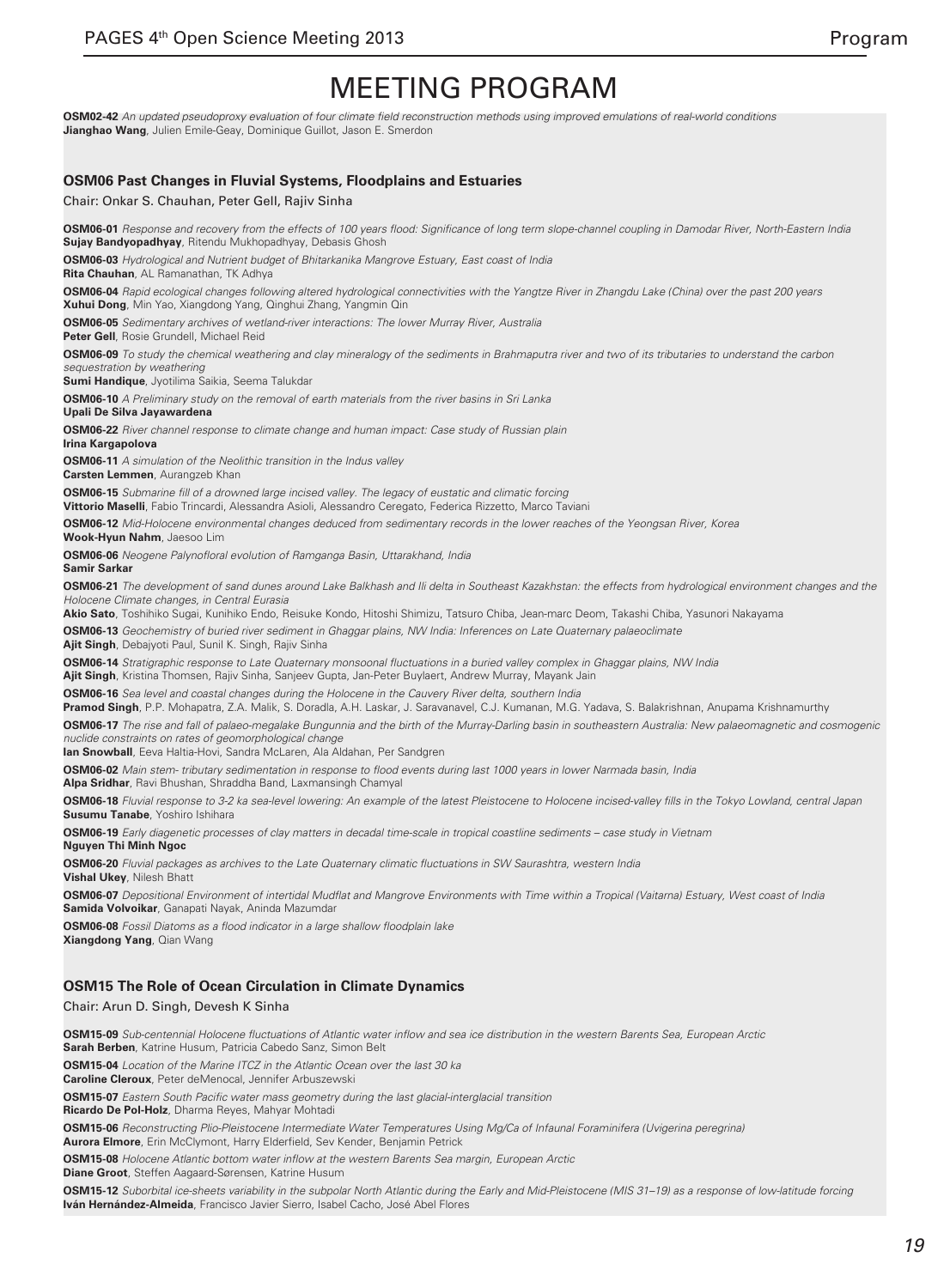### **FRIDAY, 15 FEBRUARY (continued)**

#### **16:00-18:00 BLOCK 4 - Poster Sessions (continued)**

**OSM15-03** Antarctic linkages to the deep water flow variability during the past 95000 years in the Indian sector of the Southern Ocean **M C Manoj**, Meloth Thamban, Rahul Mohan

**OSM15-02** Cold-water corals of the West: North Carolina contribute to a North Atlantic basin study **Lelia Matos**, Furu Mienis, Norbert Frank, Claudia Wienberg, Dierk Hebbeln

**OSM15-01** Mo isotopes in tropical estuaries: Implication to paleo-redox proxy **Waliur Rahaman**, Sunil K. Singh, Vinai K. Rai

**OSM15-05** Evolution of the Mediterranean Outflow Water and its oceanographic - climatic implications: Preliminary Results of IODP Expedition 339 in the Gulf of Cadiz and west off Portugal

**Arun D Singh**, F Javier Hernández-Molina, Dorrik Stow, Carlos Alvarez-Zarikian, Scientists Expedition IODP 339

**OSM15-13** Late Neogene planktic foraminiferal events of ODP Site 762B, Exmouth Plateau, eastern Indian Ocean: Regional Diachrony and evidence of late Pliocene Ocean Circulation Changes

#### Ashutosh Singh, **Devesh Sinha**

**OSM15-15** Meeting the challenge of global high resolution paleoclimate modelling.

**Paul Spence**

**OSM15-14** Oxygen Isotope–Salinity Relationship for Paleosalinity estimation in distinct water masses of Indian & Southern Ocean **Kartik Thammisetti**, Manish Tiwari, Siddhesh Nagoji

**OSM15-11** Oceanographic and climate variability in the Bay of Bengal over the last 60 kyr BP: Foraminiferal evidences

**Komal Verma**, Santanu Bhattacharya, Mirtunjay Chaturvedi, Subhradeep Das, Sumit Jaiswal, Arun D. Singh

**OSM15-10** Seasonality reconciles the discrepancies of sea surface temperature evolution in the Indian Ocean during the last deglaciation

Yiming Wang, **Guillaume Leduc**, Marcus Regenberg, Nils Andersen, Thomas Blanz, Thomas Larsen, Ralph Schneider

**OSM15-16** Control of the Northern Hemisphere Ice Sheets on Glacial Climate Stability

**Xu Zhang**, Gerrit Lohmann

### 19:00-22:00 Conference Dinner & Cultural Event (International Centre Goa)

#### **SATURDAY, 16 FEBRUARY**

| 09:00-10:30                                                                                                                                                     | <b>BLOCK 1 - Oral sessions</b>                                                                           |  |
|-----------------------------------------------------------------------------------------------------------------------------------------------------------------|----------------------------------------------------------------------------------------------------------|--|
| <b>Grande Sala</b>                                                                                                                                              | Sala de Banguete                                                                                         |  |
| OSM09 Climate Impact on Human Evolution and Civiliza-<br>tions<br>Chair: Dhananjay A. Sant, Martin Ziegler                                                      | <b>OSM04 Climate Modes in the Past</b><br>Chair: Ed Hathorne, Nerilie Abram, Manish Tiwari, Thomas Felis |  |
| Early human speciation, migration and brain expansion driven by African climate                                                                                 | Historical mega-droughts in the medieval Levant and Nile Valley                                          |  |
| pulses                                                                                                                                                          | Mordechai Stein, Kate Raphael, Yochanan Kushnir                                                          |  |
| <b>Mark Maslin</b> , Susanne Shultz                                                                                                                             | Shifts in sea surface temperature on centennial to interannual timescales in the                         |  |
| Variable Impact of climate change on populations of archaic humans and modern                                                                                   | Gulf of Mexico since 1734 CE                                                                             |  |
| humans inferred from archaeological evidence                                                                                                                    | Kristine DeLong, Christopher Maupin, Jennifer Flannery, Terrence Quinn, Ke                               |  |
| Sheila Mishra, Navin Chauhan, Ashok Singhvi                                                                                                                     | Lin, Chuan-Chou Shen                                                                                     |  |
| Late Pleistocene to Holocene climate and seasonality in North Africa from $\delta^{18}O$ ,                                                                      | Holocene history of ENSO in the Eastern Tropical Pacific reconstructed from                              |  |
| $\delta^{13}C$ and Mq/Ca analysis of marine and terrestrial mollusc shells (Haua Fteah,                                                                         | Peruvian mollusk shells                                                                                  |  |
| Libya)                                                                                                                                                          | Matthieu Carré, Sara Purca, Rommel Angeles Falcon, Julian P. Sachs                                       |  |
| <b>Amy Prendergast</b> , Rhiannon Stevens, Tamsin O'Connell, Chris Hunt, Graeme                                                                                 | The Tropical Pacific climate response to the changing forcing over the last glacial                      |  |
| Barker                                                                                                                                                          | cycle                                                                                                    |  |
| Integration of regionally resolved decline models for the Indus Valley Culture                                                                                  | <b>William Roberts, Paul Valdes</b>                                                                      |  |
| Carsten Lemmen, Aurangzeb Khan                                                                                                                                  | Regional differences in Indonesian rainfall and their relation to ENSO and IOD                           |  |
| Central American rainfall changes over the past ka and implications on the                                                                                      | mode                                                                                                     |  |
| Classic Maya society                                                                                                                                            | <b>Eva M. Niedermeyer</b> , Mahyar Mohtadi, Alex L Sessions, Sarah Feakins                               |  |
| Sebastian Breitenbach, Douglas Kennett, Valorie Aquino, Yemane Asmerom,                                                                                         | Proxy and model evidence for ENSO-mediated coupled Pan-Pacific drought and                               |  |
| Jaime Awe, James Baldini, Patrick Bartlein, Brendan Culleton, Claire Ebert,                                                                                     | pluvial modes in North America and Asia                                                                  |  |
| Christopher Jazwa, Martha Macri, Norbert Marwan, Victor Polyak, Keith Prufer,                                                                                   | <b>Kevin Anchukaitis</b> , Edward Cook, Brendan Buckley, Jessica Tierney, Johann                         |  |
| Harriet Ridley, Harald Sodemann, Bruce Winterhalder, Gerald Haug                                                                                                | Jungclaus                                                                                                |  |
| Medieval climate change and the end of the Norse settlements in Greenland<br><b>Sofia Ribeiro</b> , Antoon Kuijpers, Marit-Solveig Seidenkrantz, Naja Mikkelsen |                                                                                                          |  |

#### 10:30-11:00 Coffee break

#### **11:00-12:30 BLOCK 2 - Poster Sessions**

#### **OSM04 Climate Modes in the Past**

Chair: Ed Hathorne, Nerilie Abram, Manish Tiwari, Thomas Felis

**OSM04-01** Climate variability and warming on the Antarctic Peninsula during the last millennium

**Nerilie Abram**, Robert Mulvaney, Jack Triest, Eric Wolff, Sepp Kipfstuhl, Luke Trusel, Francoise Vimeux, Louise Fleet, Carol Arrowsmith

**OSM04-02** SST and Salinity Variations Associated with ENSO and IOD: Records from Indonesian Corals

**Sri Yudawati Cahyarini**, Intan Suci Nurhati, Miriam Pfeiffer, Jens Zinke, Mutiara Putri, Edvin Aldrian, Wolf-Chr. Dullo

**OSM04-03** Low frequency variability of the Arctic Oscillation (AO) and ENSO during the Holocene recorded in the spatial pattern of Northern Hemisphere extratropical temperatures

**Basil Davis**, Achille Mauri, Jed Kaplan, Christoph Raible, Flavio Lehner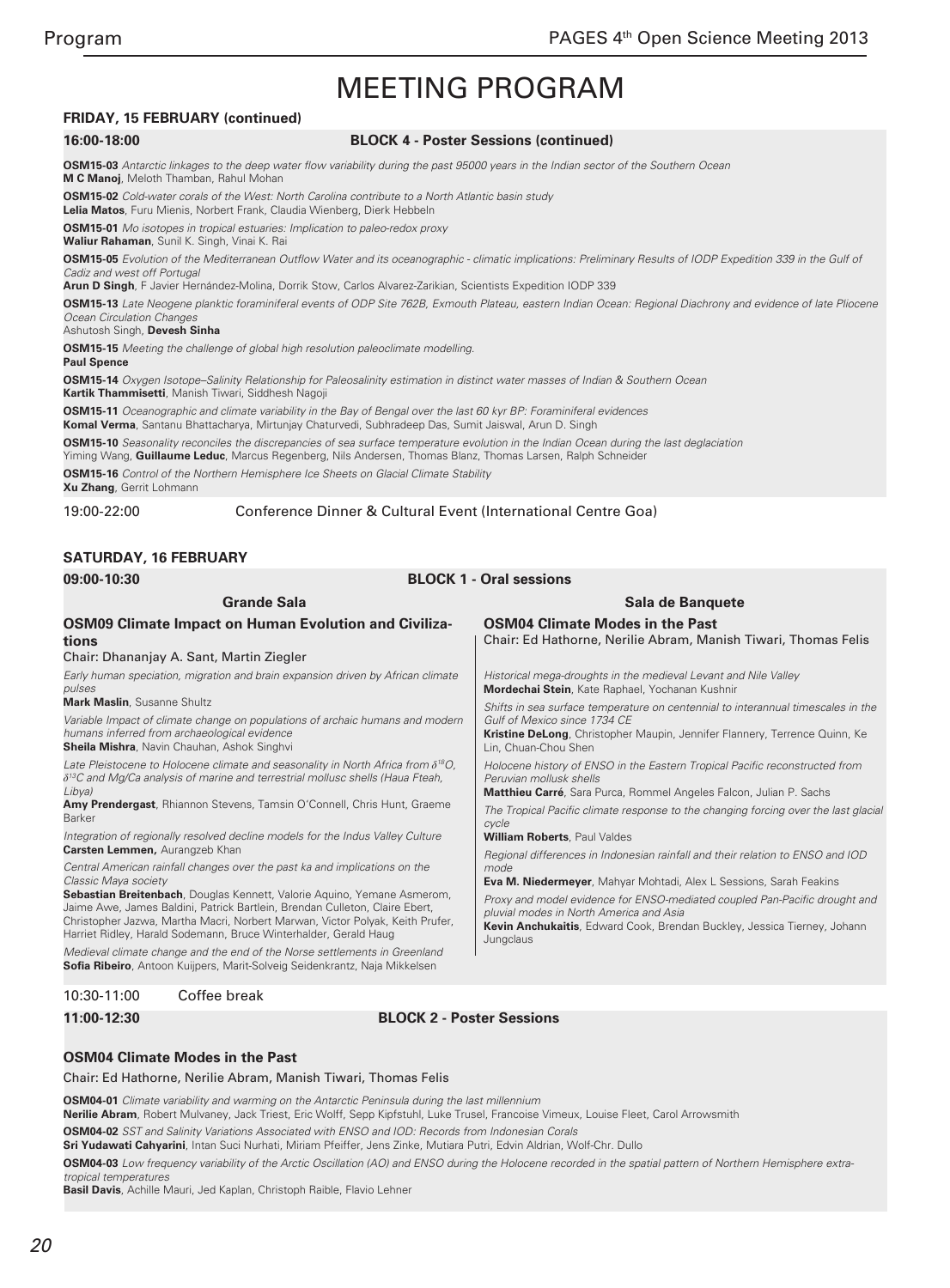**OSM04-04** Sub-seasonally resolved coral records of northern Red Sea climate during the Holocene and the last interglacial **Thomas Felis**, Norel Rimbu, Saber Al-Rousan, Henning Kuhnert, Martin Kölling, Gerrit Lohmann **OSM04-05** The Holocene climatic fluctuations in the Ukrainian steppe based on multidisciplinary study of the banded deposits of the lake Saki (Crimea) **Natalia Gerasimenko**, Dmitriy Subetto, Volodymyr Bakhmutov, Lidia Dubis **OSM04-06** Recent accumulation rate and impurity seasonality derived from NEEM firn cores **Gideon Gfeller**, Matthias Bigler, Daiana Leuenberger, Olivia Mini, Hubertus Fischer **OSM04-07** Developing South Atlantic Coral Paleoclimate Records from Rocas Atoll, Brazil **K. Halimeda Kilbourne**, Ruy Kenji Papa de Kikuchi **OSM04-08** Mid-Holocene regional reorganization of climate variability: Analyses of proxy data in the frequency domain **Carsten Lemmen**, Kai W Wirtz, Gerrit Lohmann **OSM04-09** The Summer North Atlantic Oscillation: Character and teleconnections over the last millennium **Hans Linderholm**, Jee-Hoon Jeong, Chris Folland, Baek-Min Kim, Tinghai Ou **OSM04-10** Mid- to Late Holocene temperature and salinity changes in the Southwestern Atlantic **Renata Hanae Nagai**, Cristiano M. Chiessi, Silvia H.M. Sousa, Henning Kuhnert, Stefan Mulitza, Michel M. Mahiques **OSM04-11** Coral Records of South China Sea Throughflow's Thermohaline Variations over the Last Century **Intan Suci Nurhati**, Sri Yudawati Cahyarini, Ed Boyle **OSM04-12** Multi-proxy study of a Lake from mainland Gujarat: Understanding mid-late Holocene climatic fluctuations **Rachna Raj**, Vandana Prasad, Anjum Farooqui, Anupam Sharma, Binita Phartiya, Supriyo Chakraborty, Subhash Bhandari, Abha Singh **OSM04-13** A 65 ka stalagmite paleoclimate record from northern Venezuela: A record of Caribbean climate change **Julie B. Retrum**, Luis A. González, R. Lawrence Edwards, Stacy M. Tincher, Hai Cheng, Franco Urbani **OSM04-14** Relationship between the variations of the location of the ITCZ in the West Pacific and ENSO in different climatic contexts **Marion Saint-Lu**, Pascale Braconnot, Matthieu Lengaigne, Olivier Marti **OSM04-15** High resolution climatic record from the Kumaun Himalaya: A speleothem study **Jaishri Sanwal**, B.S. Kotlia, S.M. Ahmad, C.P. Rajendran, Kusala Rajendran **OSM04-16** Late Quaternary climatic signals from the Kumaun lesser Himalaya: Evidence from a fluvio-lacustrine deposit **Jaishri Sanwal**, C.P. Rajendran, M.S. Sheshshayee, Kusala Rajendran **OSM04-17** New insights on last glacial ice-sheet dynamics and retreat deduced from Southeastern Weddell Sea sediment **Daniela Sprenk**, Michael E. Weber, Gerhard Kuhn **OSM04-18** Indian Ocean dipole mode and its relation with the Indian summer monsoon variability at multi-centennial to millennial timescales **Manish Tiwari**, Siddhesh Nagoji, Kartik Thammisetti, Rahul Mohan **OSM04-19** Sub-centennial to centennial scale changes in productivity in the Eastern Arabian Sea: Implications to the Indian summer monsoon variability since mid-*Holocene* **Manish Tiwari**, Siddhesh Nagoji, Kartik Thammisetti **OSM04-20** Response of planktic foraminifera to oceanic environmental changes during cenomanian - Turonian transition in SE India **Raju Venkatachalapathy**, G Shanmugavalli **OSM05 Abrupt Changes and Extreme Events - Assessment and Risks** Chair: Pierre Francus, Pierre Antoine **OSM05-04** Abrupt climatic events in continental Europe during MIS 5 (Early-glacial / 112-70 ka): Highlighting a new reference record at Dolni Vestonice (Czech

**Pierre Antoine**, Denis-Didier Rousseau, Markus Fuchs, Sebastian Kreutzer, France Lagroix, Olivier Moine, Christine Hatte, Caroline Gauthier, Jirí Svoboda, Lenka Lisa **OSM05-01** Analysis of tree-ring data of fir (Abies densa) in relation to climate vis-à-vis movement of Zemu glacier, Eastern Himalaya

Amalava Bhattacharyya, **Mayank Shekhar**, Santosh K. Shah, Vandana Chaudhary

**OSM05-09** Abrupt Climate Change- Past and Present and Future Meet

**Peter Carter**

**Republic** 

**OSM05-06** Abrupt changes in lake sediment properties are not always reflecting regional abrupt changes: Example from varved Lake Yoa, Northern Chad. **Pierre Francus**, Hilde Eggermont, Dirk Verschuren, Stefan Kröpelin

**OSM05-03** 4100 years long tree-ring record of extreme temperature events in the Yamal Peninsula

**Lyudmila Gorlanova**, Rashit Hantemirov

**OSM05-05** Gravel beaches: Signals of changing

**Helena Granja**, José Pinho

**OSM05-07** Seasonal and centennial cycles of carbonate mineralisation during the past 2500 years from varved sediment in Lake Shira, South Siberia **Ivan Kalugin**, Andrey Darin, Denis Rogozin, Gennady Tretyakov

**OSM05-08** Millennial and orbital climate variability in West Antarctica

**Bradley Markle**, Eric Steig, Ed Brook, WAIS Divide Project Members, Todd Sowers, T. J. Fudge, Spruce Schoenemann, Andrew Schauer, Cecilia Bitz, Qinghua Ding, Emily Newsom, Ken Taylor

**OSM05-02** Tree-ring-based long-term snowfall records for Western Himalaya, India

**Ramratan Yadav**, Mahendra R Bhutiyani

### **OSM09 Climate Impact on Human Evolution and Civilizations**

Chair: Dhananjay A. Sant, Martin Ziegler

**OSM09-10** Correlation between the climatic and geological events and changing of archaeological cultures in SE Altai (Russia) during the Late Holocene **Anna Agatova**, Roman Nepop, Igor Sljusarenko, Vladimir Myglan, Valentin Barinov, Andrey Nazarov

**OSM09-07** Regional integration of lake sediment and archaeological archives: Holocene climate variability and socio-evolutionary pathways in Cappadocia, central *Anatolia*

**Samantha Allcock**

**OSM09-04** Dating the earliest human occupation of Western Europe: New evidences from the fluvial terraces system of the Somme basin (North France) **Pierre Antoine**, Nicole Limondin-Lozouet, Marie-Hélène Moncel, Jean-Luc Locht, Jean-Jacques Bahain, Pierre Voinchet, Patrick Auguste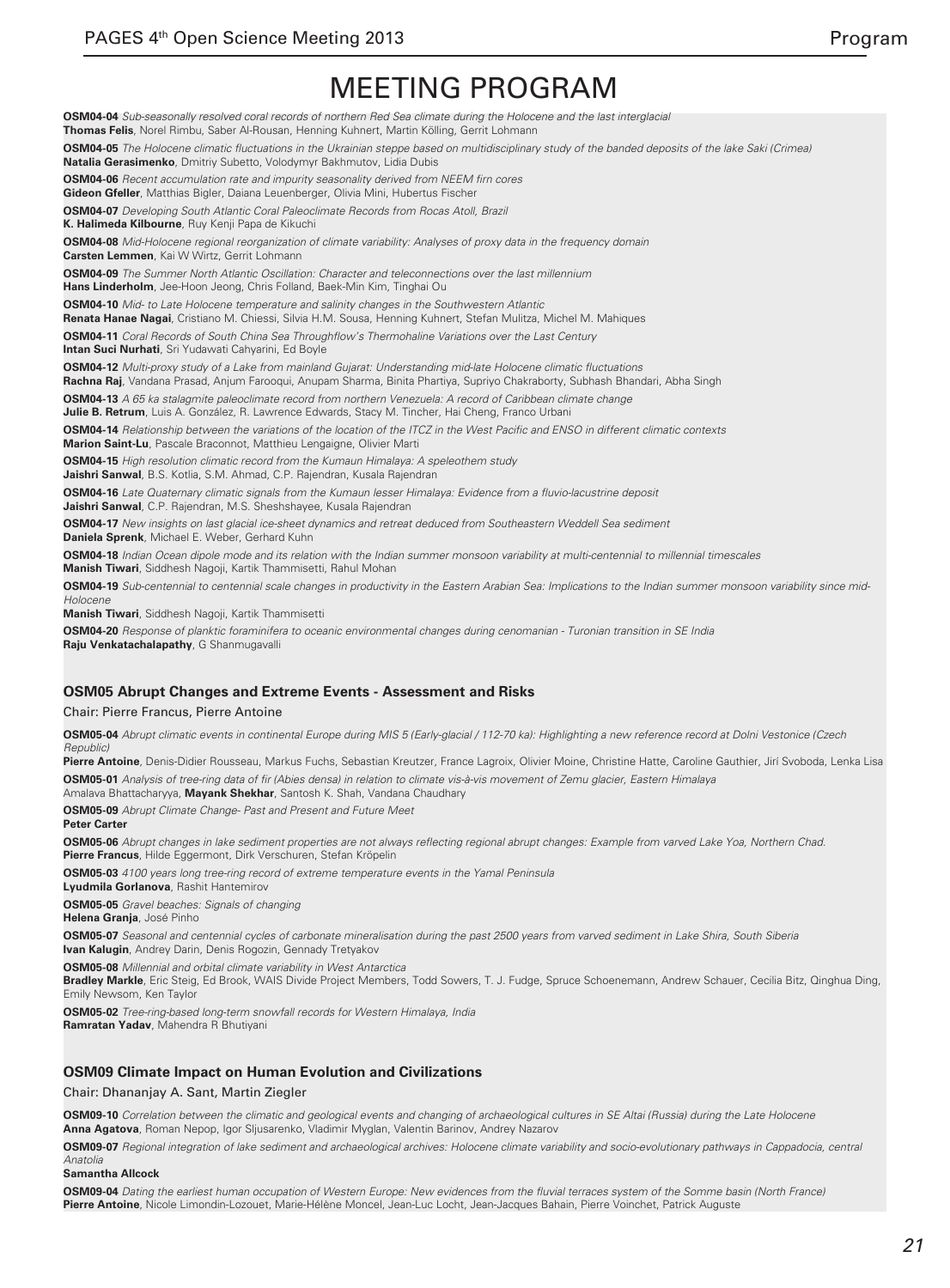## **SATURDAY, 16 FEBRUARY (continued)**

#### **11:00-12:30 BLOCK 2 - Poster Sessions (continued)**

**OSM09-01** Megalake Chad occurrences in the Pliocene: An insight into early hominid environment **Camille Contoux**, Gilles Ramstein, Anne Jost, Mathieu Schuster, Pierre Sepulchre, Pascale Braconnot

**OSM09-08** Impacts of climate variability and Maya settlement on Laguna Tuspán (Petén, Guatemala) during the past 5000 years **Sophie Fleury**, Bruno Malaizé, Philippe Martinez, Viviane Bout-Roumazeilles, Jacques Giraudeau, Didier Galop, Alexandre Torneberg, Kees Nooren, Karine Charlier, Pierre Carbonel, Marie-Charlotte Arnauld

**OSM09-17** Extreme Weather, Famine, Dynasty Revolution, and the Possible Connection to Volcanic Activities over the Past 1500 years in China **Chaochao Gao**

**OSM09-11** Assessing impacts of climate variability on the demography of pre-Hispanic societies from the Atacama Desert over the past three millennia **Eugenia Gayo**, Claudio Latorre, Calogero Santoro

**OSM09-16** History of climate: 2000 Leagues overseas

**Alain Gioda**, Mike Baker

**OSM09-22** Mineral Magnetic studies to indicate Paleo-anthropogenic loading of particulate matters in the

Mumbai and Delhi metropolitan regions **Swapnil Guadadhe**, Satish Sangode, Shiva Kumar Patil, Dilip Chate, Dhananjay Meshram

**OSM09-21** Regime shifts in past ecosystems of maar lakes: Lessons for building ecological resilience to future climate change **Giri Kattel**, Frank Sirocko, Paul Augustinus

**OSM09-02** Palaeoenvironments of the Olorgesailie Basin during Mid-Late Pleistocene inferred from Phytolith analyses **Rahab Kinyanjui**, Michael Meadows, Lindsey Gillson

**OSM09-15** On the sensitivity of the simulated European Neolithic transition to climate extremes **Carsten Lemmen**, Kai W Wirtz

**OSM09-06** Modeling and simulation of Holocene hunter-gatherer and agro-pastoral groups to explore the role of climate in population behaviour **Marco Madella**, Andrea Balbo, Carla Lancelotti, Bernardo Rondelli, Xavi Rubio, Alexis Torrano, Matthieu Salpeteur, Victoria Reyes-Garcia, P. Ajithprasad, Andreas Angourakis

**OSM09-09** Human responses to monsoon variability in South East Asia: Cambodian pre-Angkor and Angkor periods **Naoko Nagumo**, Toshihiko Sugai, Sumiko Kubo

**OSM09-20** Recent climate change in West Africa and adaptation strategies proposed by rural population **Timothee Ourbak**, Benoit Sarr

**OSM09-12** Peat in the desert: A local environmental history for the Holocene in semi-arid Jordan, and its comparison to the evolution of societies **Claire Rambeau**

**OSM09-14** Climate change and the Plague of Justinian

**Neil Roberts**, Matthew Jones, Warren Eastwood, Jessie Woodbridge, Samantha Allcock, Jonathan Dean

**OSM09-05** The effect of late Holocene precipitation changes on natural resources and human society in northern Europe

**Gunhild Ninis Rosqvist**, Melanie Leng

**OSM09-18** Evidence of Human-Animal-Climate interaction in lower reaches of Narmada Valley, Western India **Dhananjay Sant**, K Krishnan, Vijay Sathe, S. N. Rajaguru, Prabhin Sukumaran, Parth Chauhan

**OSM09-19** Examining the relationships between Holocene climate change, hydrology and human society in Ireland **Philip Stastney**

**OSM09-13** The impact of environmental change on past human societies in the Central Peloponnese (Greece) **Ingmar Unkel**, Helmut Brückner, Walter Dörfler, Timothy Filley, Jeannette Forsén, Christian Heymann, Haydn Murray, Oliver Nelle, Arndt Schimmelmann, Christine Shriner, Helen Zagana

**OSM09-03** Development of modern human behaviour linked to rapid climate change **Martin Ziegler**, Margit Simon, Ian R. Hall, Stephen Barker, Chris Stringer, Rainer Zahn

### **OSM10 Sea Level Change and the Coastal Zone: Threats for Human Societies**

Chair: Yusuke Yokoyama

**OSM10-07** Diversity of mangrove plants in relation to palaeoenvironment during Quaternary Period in Bengal Basin **Nimai Chandra Barui**, Payel Roy

**OSM10-16** Effects of sea level changes and tectonics on scalping the Late Quaternary deposits along the Southern Saurashtra coast, Western India **Subhash Bhandari**

**OSM10-01** Deciphering natural trends from anthropogenically induced changes in coastal areas: Example of the hypoxia in the Lower Estuary of St. Lawrence, *eastern Canada*

**Anne de Vernal**, Claude Hillaire-Marcel, Benoit Thibodeau, Dhahri Nouha

**OSM10-14** Chemical Fractionation of Metals in Sediment cores of Intertidal regions along Ulhas Estuary, Mumbai, India **Lina Fernandes**, Ganapati N Nayak

**OSM10-10** Identification of Tsunami deposits and their impact on coastal zones: A study case of the Boca do Rio estuary (Algarve, Portugal) Eric Font, **Cristina Veiga-Pires**, Manuel Pozo, Silvia Nave, Susana Costa, Francisco Ruiz Muñoz, Manuel Abad, Nuno Simões, Silvia Duarte

**OSM10-03** Anthropogenic impact in coastal Baltic Sea over the last 2000 years using biological proxies

**Anupam Ghosh**, Wenxin Ning, Helena L. Filipsson

**OSM10-04** Late Holocene environmental change inferred from coastal lake and estuarine sediments in the Wilderness area, southern Cape, South Africa **Torsten Haberzettl**, Roland Mäusbacher, Bastian Reinwarth, Siegfried Clausnitzer, Sarah Franz, Kelly Kirsten, Jussi Baade, Thomas Kasper, Lynne Quick, Gerhard Daut, Michael Meadows

**OSM10-13** Postglacial-Holocene relative sea level data from the White Sea Coast, Russia **Vasily Kolka**, Olga Korsakova

**OSM10-11** Postglacial RSL changes of White Sea according the lithological and micro-paleontological data (Kandalaksha Bay, NW Russia) **Olga Korsakova**, Vasily Kolka, Nadezhda Lavrova